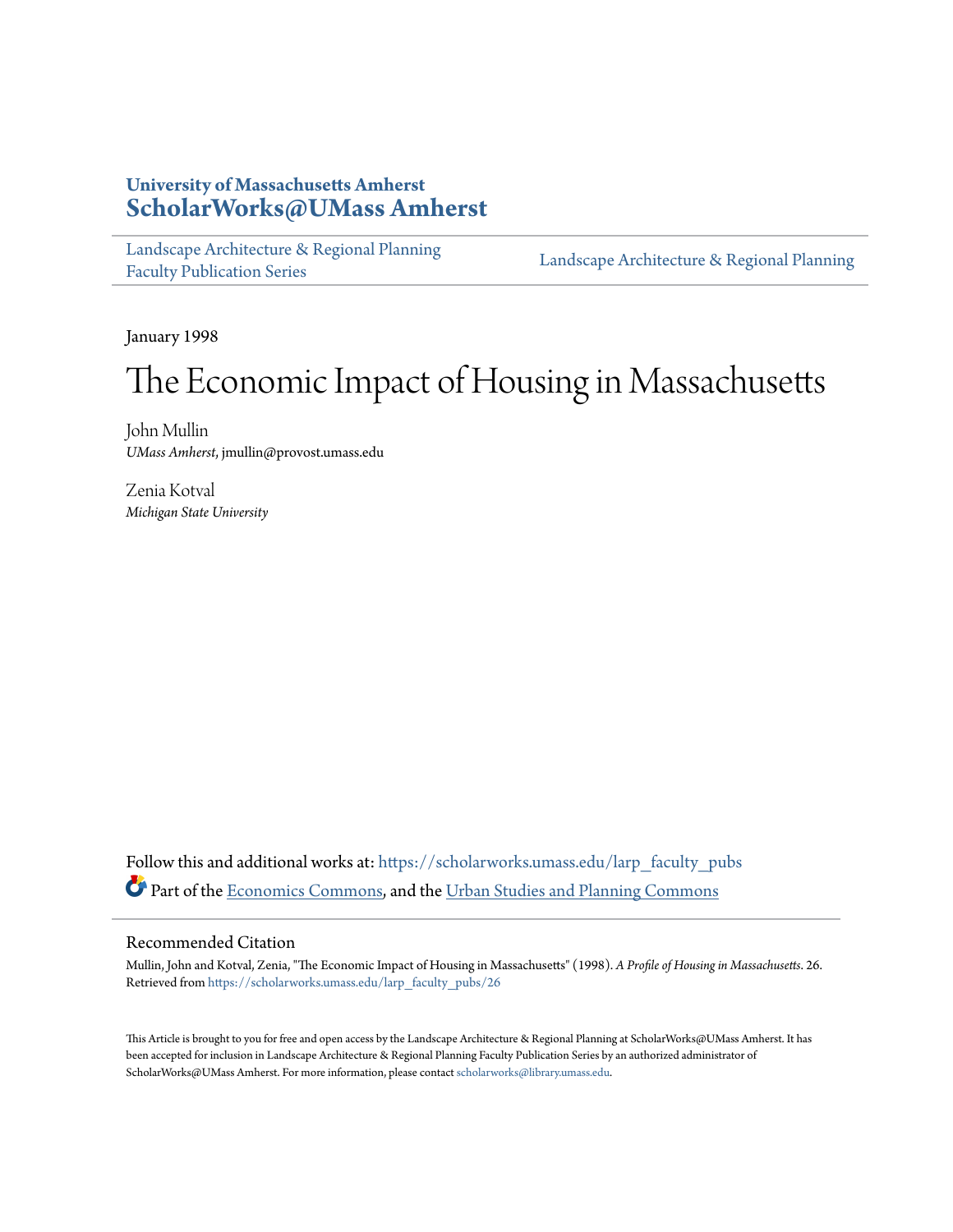# **The Economic Impact of Housing**

**Zenia Kotval and John Mullin**

## **Introduction**

- **I. Measuring the Economic Impacts of the Housing Industry**
	- **The Local Economy**
	- **The "Local Impact of Homebuilding" Model**
	- **Input Requirements**
	- **Data Limitations**
	- **Data Inputs**

#### **II. Evaluating Economic Impacts**

- **Homes Built in Urban Areas**
- **Homes Built in Suburban Areas**
- **Homes Built in Rural Areas**

**III. The Significance of Available Housing as a Factor in Business Location Decisions**

- **The Jobs-to-Housing Balance**
- **Housing as a Factor in Business Location Decisions**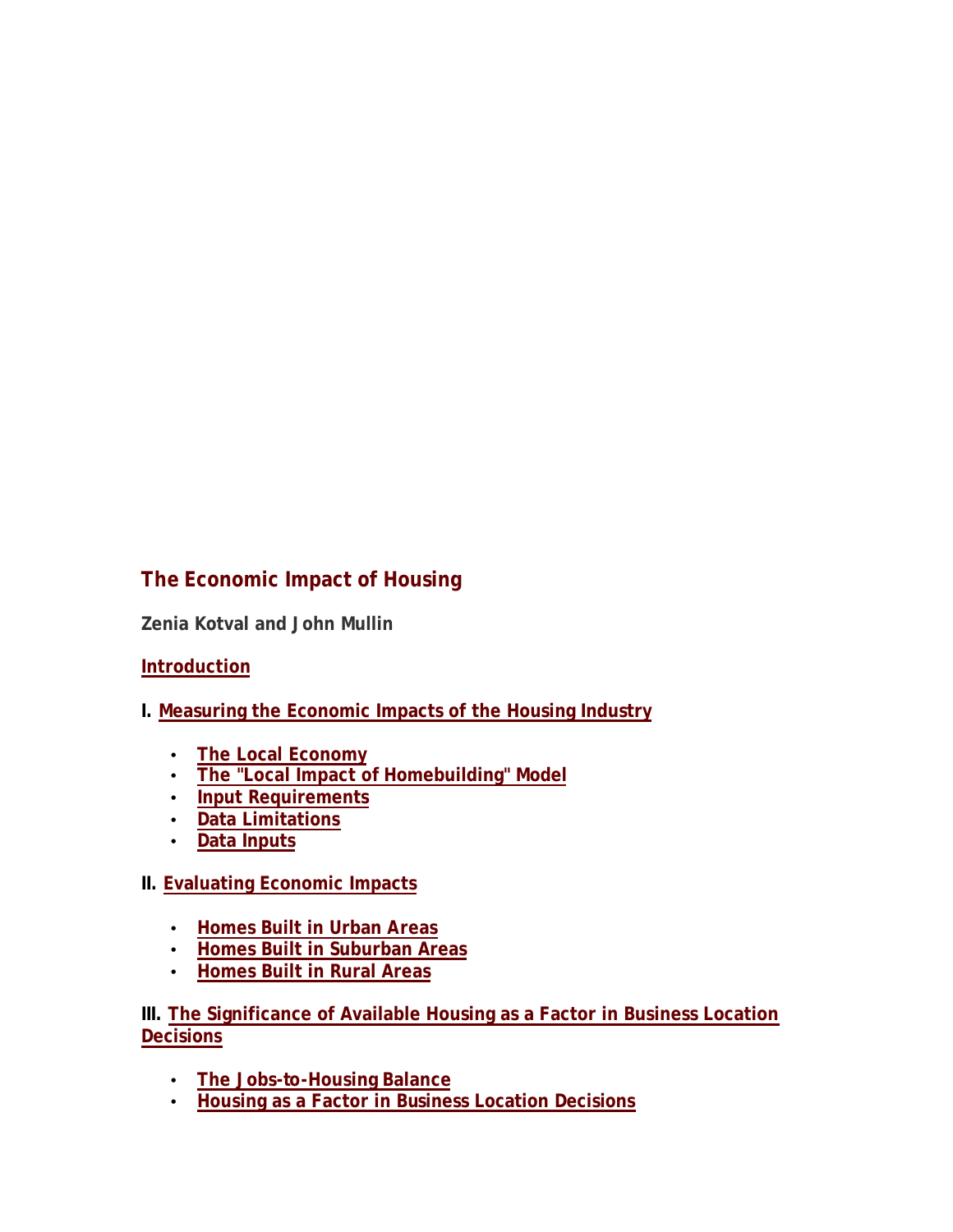#### **IV. In Conclusion**

## **ADDITIONAL TABLES**

- **Impact of 100 Single-Family Homes in an Urban Area in Massachusetts**
	- o **Phase I -- Direct and Indirect Impact of Construction Activity**
		- ß **A. Income and Jobs by Industry**
		- **B. State and Local Government General Revenue by Type**
	- o **Phase II -- Induced Effect of Spending Income and Tax Revenue from Phase I**
		- ß **A. Income and Jobs by Industry**
		- ß **B. State and Local Government General Revenue by Type**
	- o **Phase III -- Ongoing, Annual Effect that Occurs As New Homes are Occupied**
		- ß **A. Income and Jobs by Industry**
		- **B. State and Local Government General Revenue by Type**
- **Impact of 100 Single-Family Homes in an Suburban Area in Massachusetts**
	- o **Phase I -- Direct and Indirect Impact of Construction Activity**
		- ß **A. Income and Jobs by Industry**
		- **B. State and Local Government General Revenue by Type**
	- o **Phase II -- Induced Effect of Spending Income and Tax Revenue from Phase I**
		- ß **A. Income and Jobs by Industry**
		- **B. State and Local Government General Revenue by Type**
	- o **Phase III -- Ongoing, Annual Effect that Occurs As New Homes are Occupied**
		- ß **A. Income and Jobs by Industry**
		- **B. State and Local Government General Revenue by Type**
- **Impact of 100 Single-Family Homes in a Rural Area in Massachusetts**
	- o **Phase I -- Direct and Indirect Impact of Construction Activity**
		- ß **A. Income and Jobs by Industry**
		- **B. State and Local Government General Revenue by Type**
	- o **Phase II -- Induced Effect of Spending Income and Tax Revenue from Phase I**
		- ß **A. Income and Jobs by Industry**
		- **B. State and Local Government General Revenue by Type**
	- o **Phase III -- Ongoing, Annual Effect that Occurs As New Homes are Occupied**
		- ß **A. Income and Jobs by Industry**
		- **B. State and Local Government General Revenue by Type**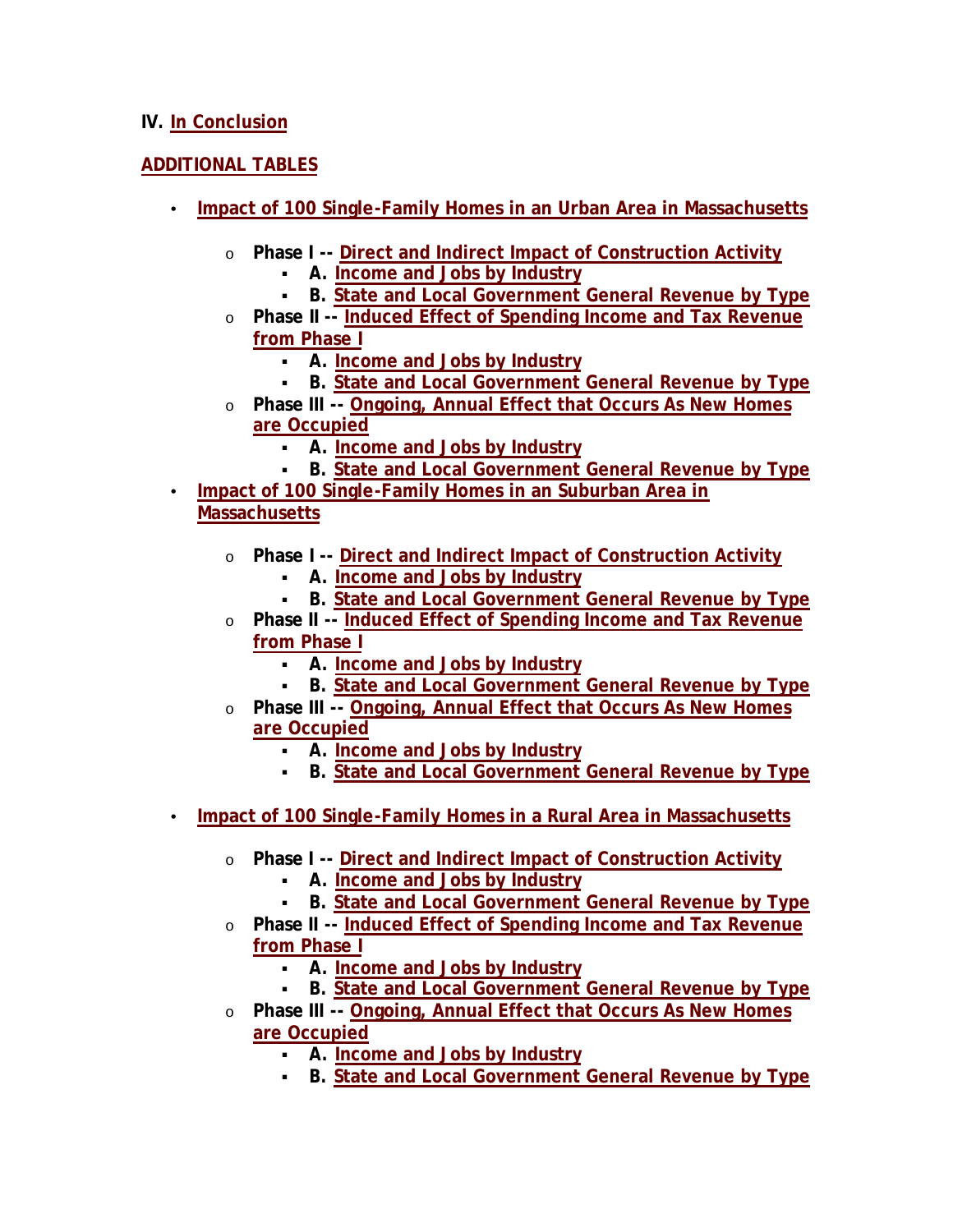#### **Introduction**

Home building generates substantial local economic activity, including income, jobs, and revenue for state and local governments. These far exceed the school costs-to-property-tax ratios. Furthermore, balanced growth, the availability of homes that match the character of the jobs, plays a significant role in attracting sustainable economic development.

For the purposes of this study, these factors were evaluated by means of a quantitative assessment of data from a Local Impact of Homebuilding model, as well as a qualitative assessment of literature and policy analyses. The conclusions reveal the considerable effect of housing on a local economy.

The economic impact of housing involves a multitude of factors, from the monetary effects of the construction process to the impact of personal incomes on the local economy. In addition, it takes into consideration the significance of housing cost and availability in business location decisions.

## Back to Top

## **I. Measuring the Economic Impacts of the Housing Industry**

Too often, the impacts of new homes in a community are assessed in simple terms of school costs and property tax revenues. Given that average annual school costs range from \$6,000 to \$8,000 per student, and property tax revenues, from an average home in Massachusetts, range between \$1,600 and \$2,500 per year, it is little wonder that new home construction is perceived as costing communities money. The purpose of this assessment is to show that the housing industry has several other direct and indirect impacts on a local economy. In order to estimate these, the National Association of Home Builders ran an econometric model to assess the actual local impact of homebuilding activity. What follows is an explanation of the model and a summary of the results.

#### Back to Top

#### **The Local Economy**

A local economy is an area within which people live, work, shop, and seek entertainment, regardless of political boundaries. The model produced for this study uses 62 industries that represent goods and services generally produced and purchased locally. These are based on the detailed six-digit standard industry classification (SIC) codes used by the BEA. Commodities in the SIC system are similar to the industrial classifications, except for construction, which has many commodities. Therefore, the local economy subset consists of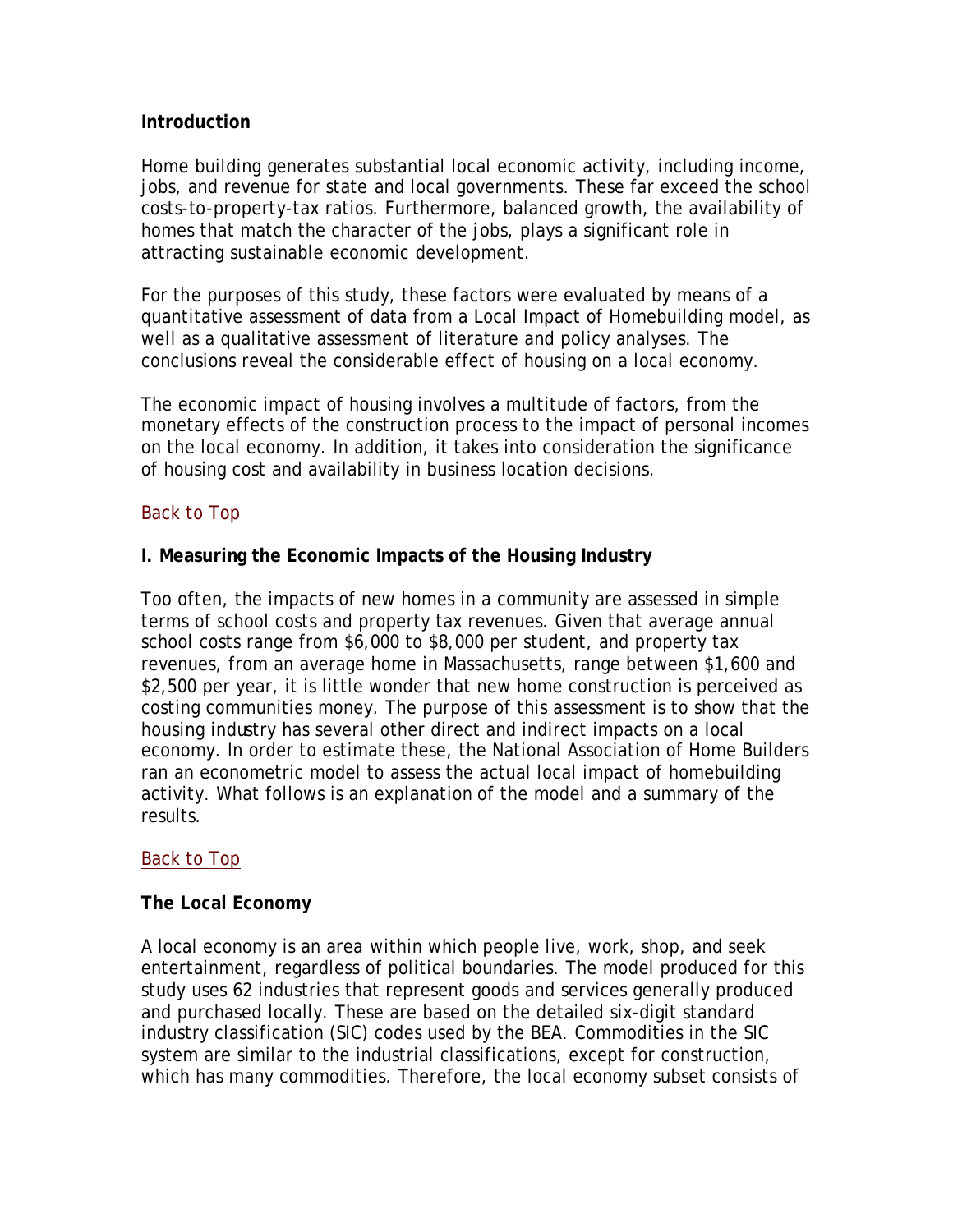62 industries (including the construction industry) and 90 commodities (61+29, as the construction industry has 29 commodities).

## Back to Top

## **The "Local Impact of Homebuilding" Model**

Home building generates substantial local economic activity, including income, jobs, and revenue for state and local governments. The Local Impact of Homebuilding model from the National Association of Home Builders captures the effect of the construction activity itself, the impact that occurs when construction incomes are spent, and the impact of a home's new occupants paying taxes and spending their incomes. All three phases of the local impact model are based on input-output tables produced by the Bureau of Economic Analysis (BEA) in the U.S. Department of Commerce. Phases I and II are onetime effects that occur as the result of construction activity. Phase III is an ongoing, annual effect that includes property tax payments and the result of the completed unit being occupied.

- *Phase I: Construction* The jobs, wages, and state and local taxes and fees generated by the actual development, construction, and sale of the home. These jobs include on-site and off-site construction work as well as retail and wholesale sales of components, transportation to the site, and all of the professional services required to build and sell a new home.
- *Phase II: Ripple Effect* A share of the wages and profits earned during the construction period are spent by workers and business owners on goods and services produced within the state. The continuing effects from recycling income back into the state economy produces more jobs, wages and taxes in the state.
- *Phase III: Ongoing Annual Impact,* A new home generates a continuing stream of property tax revenuefor political jurisdictions within the state. In addition, when the home is occupied, a substantial portion of the occupant's income is spent on items produced by businesses in the state. In turn, that spending causes its own ripple effect as businesses and workers buy from other state businesses. The addition of a new household thus causes a permanent increase in the level of economic activity, jobs, wages, and state and local tax receipts.

Calculating the impact of Phase I involves several steps:

• *Determining the average value of new single family and multifamily housing units built in the state, and the associated average raw land costs*. Because raw land has an economic and tax value that is not a result of construction activity, it is important to keep track of this and exclude it from the analysis.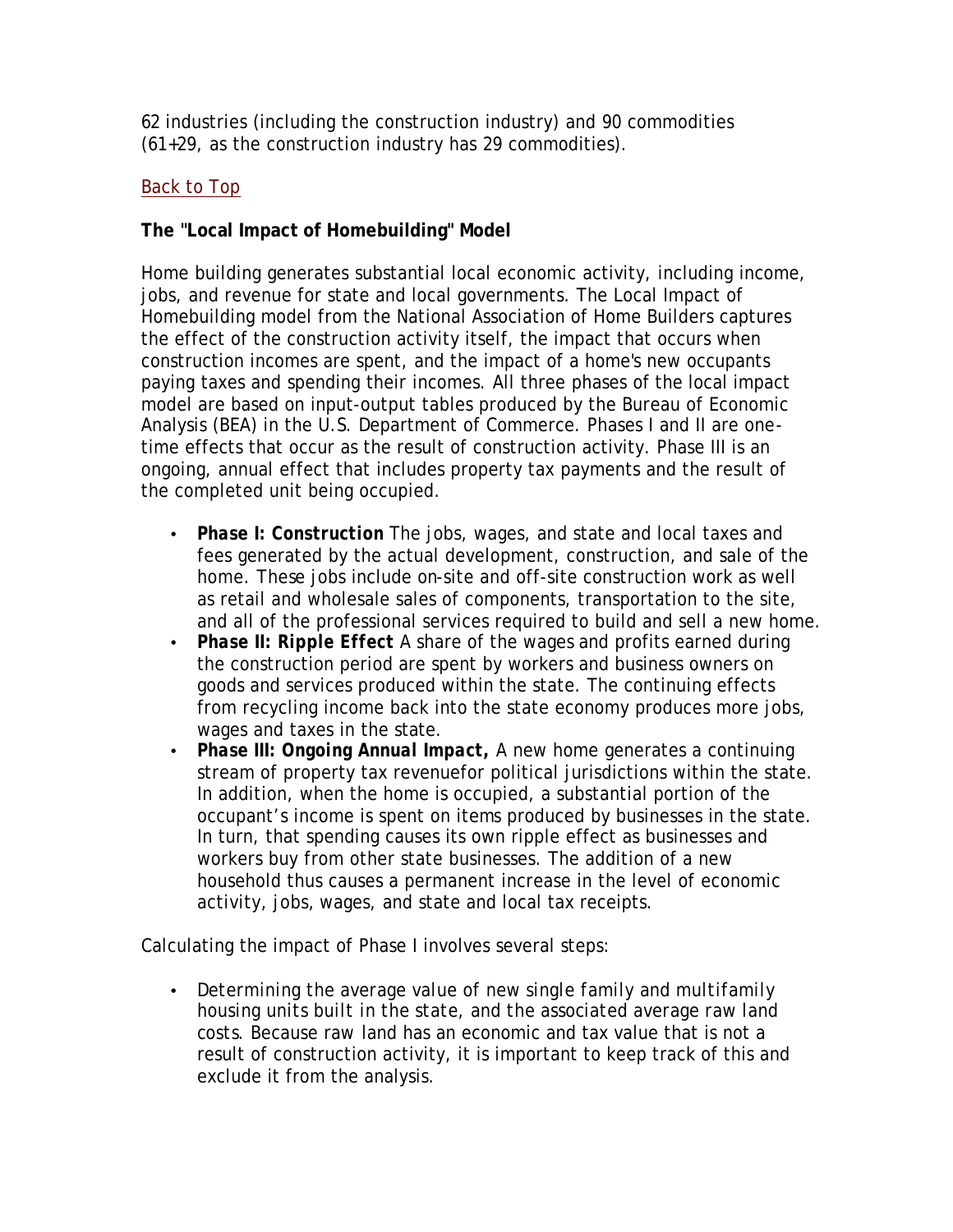- *Defining a typical state economy.* This is accomplished by selecting a subset of industries and commodities form the benchmark input-output tables produced by the U.S. Bureau of Economic Analysis -- in particular, those representing commodities that would typically be produced, sold, and consumed within the same state. Laundry services, for example, are included, but automobile manufacturing is not. The model takes a fairly conservative approach and retains only 62 of the nearly 500 industries available in the input-output tables, and 90 of the over 500 commodities.
- *Determining the total output required from each state industry to produce each of the 62 commodities.*
- *Converting the value of an average new housing unit, excluding its raw land cost, into the output of various state industries.*
- *Converting the output of state industries required to build an average housing unit into state business owners' income.*
- *Converting the output of industries required to build an average new housing unit into state wages, salaries, and jobs.*
- *Computing how much of the additional personal income would be collected by the state, and by local governments within the state, as personal taxes or fees.*
- *Computing the amount of permit, impact, and other fees local governments within the state would collect in the process of developing the land and constructing the average new housing unit.*
- *Computing how much the additional business activity would generate in business fees and taxes for state and local governments beyond the initial permit and impact fees.*

The workers and businesses who earn income in Phase I will obviously spend some of the income, and, just as obviously, some of this spending will escape the state economy. The purchase of a new car, for example, will result in increased wages for autoworkers, and increased profits for stockholders of an automobile manufacturing company, all of whom are likely to live and spend their incomes elsewhere. Some of the spending activity, however, will take place within the state's boundaries. The car in this example is likely to be purchased from a dealer in the state and generate income for a salesperson who lives in the area, as well as supporting the wages of workers who clean, maintain, and perform accounting functions for the dealership, and who live in the same state. Consumers also purchase many services -- laundry, auto repair, groceries, etc. -- without traveling outside the state. They also pay taxes and fees to state and local governments.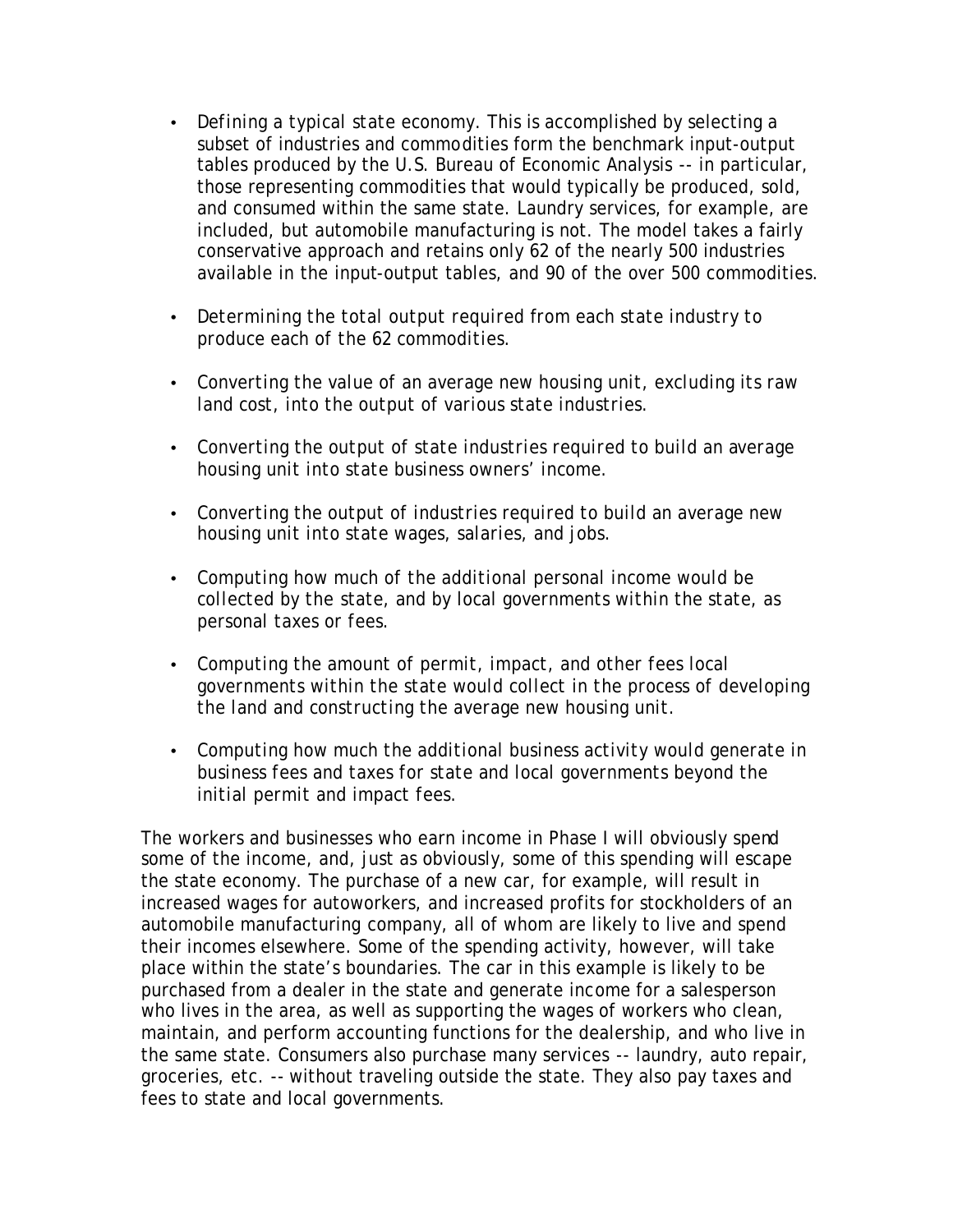Phase II takes the income and taxes generated in Phase I as its starting point and then calculates the subsequent ripples of economic activity within the state, a process that incorporates the following steps:

- *Identifying how much of their incomes households on average spend on the various commodities produced within the state.* Most of the information used to accomplish this comes from the Consumer Expenditure Survey (CES), produced by the U.S. Bureau of Labor Statistics. Using the detailed expenditure files of the CES we are able to identify average spending as a fraction of income for 46 commodities produced within the state (the remainder of the 90 commodities produced within a given state correspond to items typically purchased by businesses rather than consumers).
- *Tracking the effect of increased state and local taxes and fees.* Just as consumers spend their incomes, state and local governments spend the revenue they collect through fees and taxes. We assume that this revenue is spent entirely on a state and local government commodity identifiable in the input-output tables. Adding this to the 46 commodities identified in the previous calculation gives a total of 47 commodities produced within the state on which consumers spend money -- either directly, or indirectly though taxes paid to state and local governments.
- *Using the average consumer spending patterns to convert state income and state and local taxes into dollars spent on each of the 47 commodities.*
- *Translating the spending on the 47 commodities into business owners' income, wages, salaries, and fees and taxes collected by state and local governments from individuals and businesses.* This is essentially the same procedure described in Phase I -- except that here, instead of applying it only to construction and a few ancillary services, we apply it simultaneously to 47 commodities.
- *Computing the limit of the ripple effect.* As we have seen, the income generated within a state in Phase I leads to additional spending within the state. But this in turn results in additional income for state residents, which will lead to more spending, resulting in more state income, leading to still more spending, and so on. Because the amount of income and spending generated in each round is smaller than in the previous one (only a fraction of income is spent within the state, and only a fraction of this eventually becomes income for state residents), there is a limit to the sum of these spending rounds. It is a straightforward exercise in mathematics to compute this limit, which measures the final effect of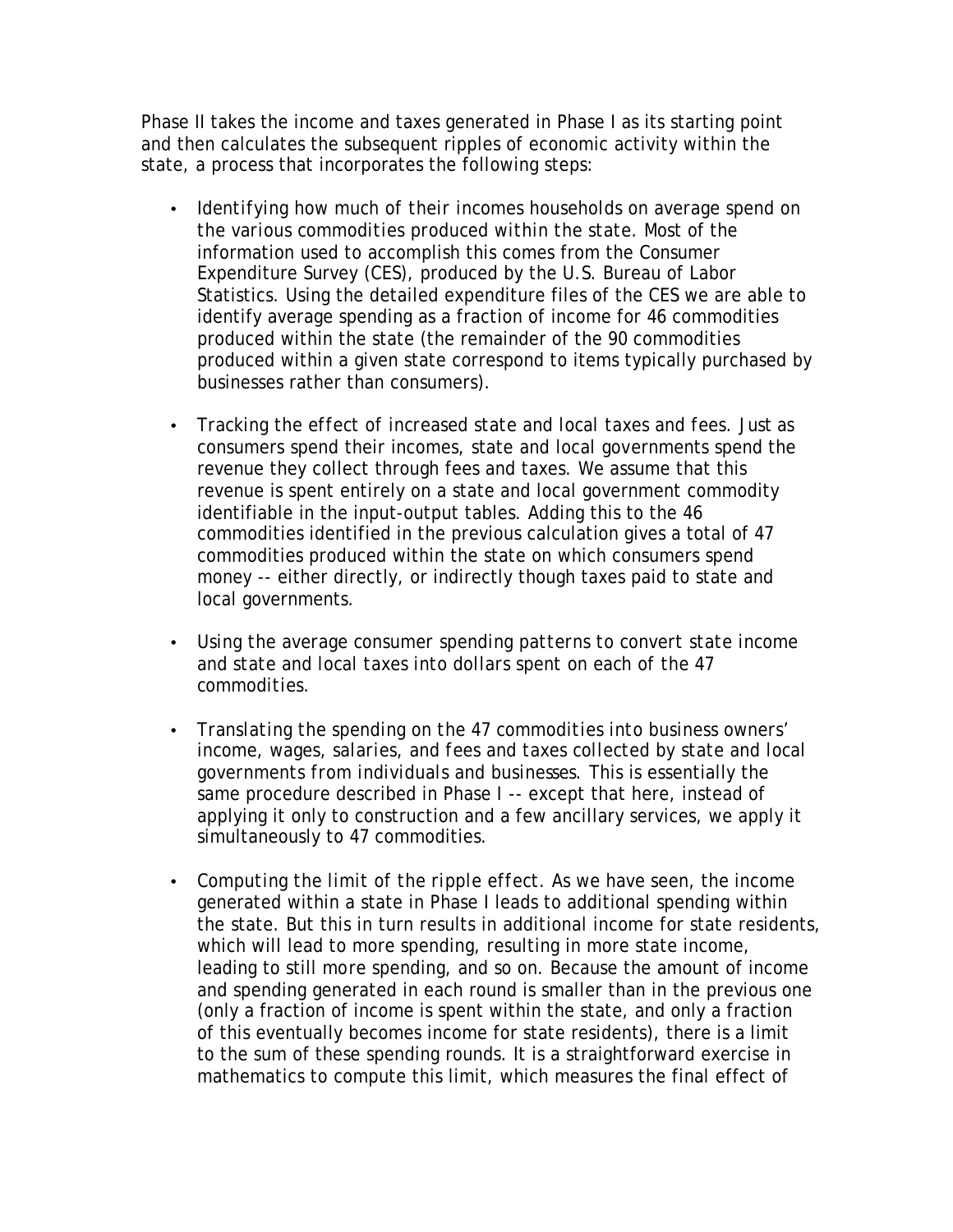the additional spending after all the subsequent economic ripples have damped out.

Like Phase II, Phase III calculates the limit of successive waves of economic activity. In Phase I, however, these waves are set in motion not by the actual construction of a housing unit, but by a household occupying the completed unit and participating in the state economy. This does not necessarily mean that all new homes will be occupied by households that move in from outside the state. It may be that an average new-home household moves into the newly constructed unit from elsewhere in the same state, while an average existinghome household moves in from outside to occupy the unit vacated by the first household. Or, it may be that the new home provides an opportunity for the state to retain an average new home-buying household that would otherwise move out of the area for lack of suitable housing.

In any event, Phase III treats the construction of one average new housing unit as a net gain to the state economy of one average new-home household. This is the same reasoning that is often used, even if unconsciously, when considering the cost side of the equation. For instance, it is often assumed that a new home will be occupied by a household with certain average characteristics - such as an average number of school-age children who will consume education at the public's expense.

The calculation of Phase III involves the following steps:

- *Determining U.S. average income of households that occupy new single family, as well as new multifamily housing units.*
- *Adjusting these averages to account for economic conditions peculiar to a given state, especially income levels and house prices.*
- *Identifying how much of their incomes households that occupy new units spend on each of the 47 commodities produced within the state.*
- *Repeating the steps outlined in Phase II to calculate the limit of economic ripples induced by the initial spending on various commodities.*

Although the model incorporates information from many sources, a large share of the information about national average economic activity comes from the input-output tables and National Income and Product Accounts produced by the Bureau of Economic Analysis. In order to customize the model to a specific state, NAHB uses state and local government accounting information from the Census of Governments, produced by the U.S. Census Bureau, as well as information collected directly from governments or people doing business in the state.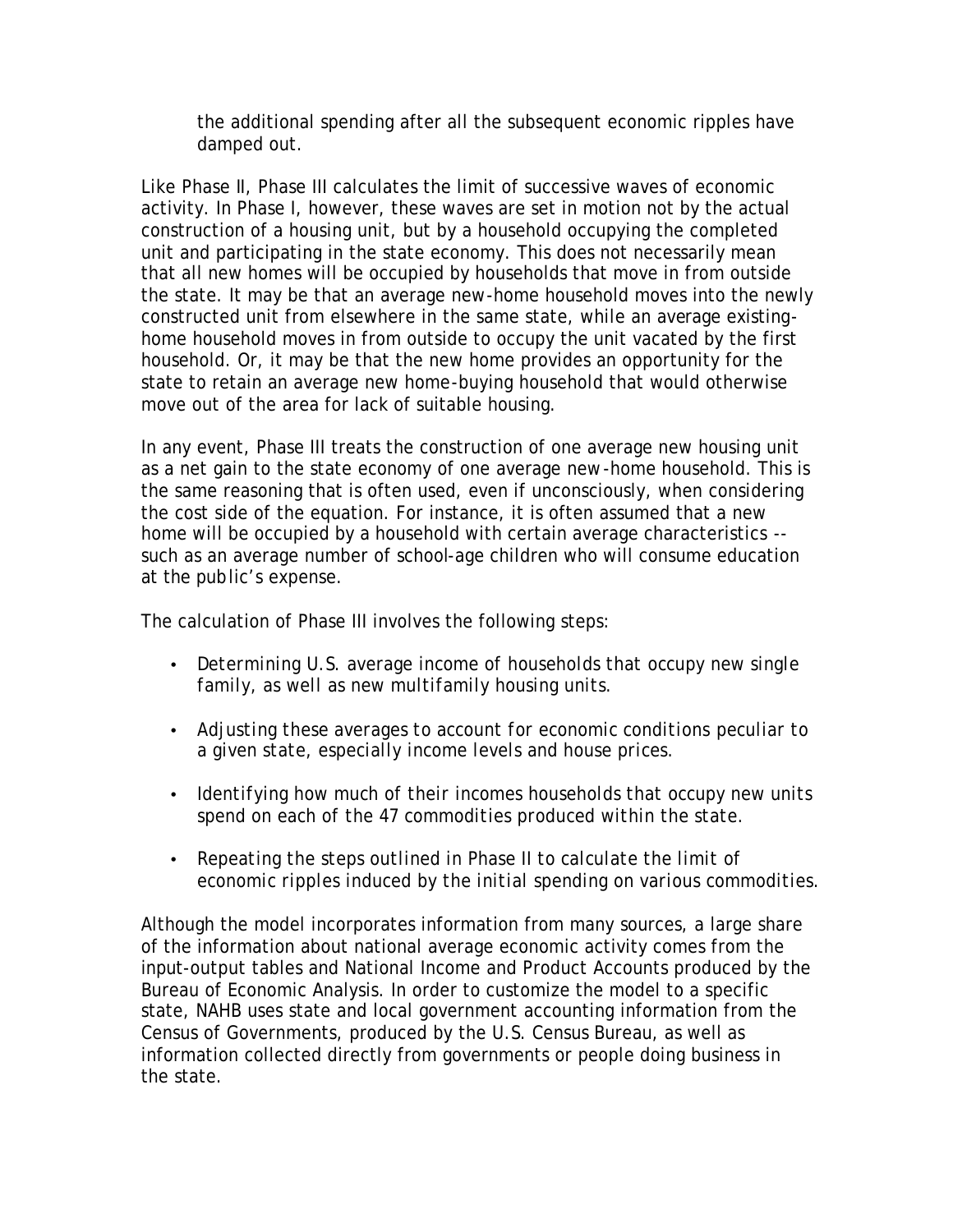## Back to Top

#### **Input Requirements**

The basic model produces results for an average local economy in the United States, but it can be customized for a specific area. As localities differ in complex and important ways, especially when it comes to taxes and fees, inputs for specific areas are required. For this study, basic input requirements fall into two categories: general market conditions and conditions specific to single family home construction.

|             | Urban Communities Suburban Communities Rural Communities |                |
|-------------|----------------------------------------------------------|----------------|
| Springfield | Framingham                                               | <b>Hancock</b> |
| Worcester   | Franklin                                                 | Pelham         |
| Lowell      | Lynnfield                                                | Royalston      |
| Taunton     | Grafton                                                  | Mattapoisett   |
| Leominister | Longmeadow                                               | Eastham        |

General market conditions:

- o Local area where the construction takes place (We used three prototype areas: urban, suburban and rural communities in Massachusetts. See Figure 1.)
- o Proportion of total property taxes collected from residences, businesses, and agricultural property
- o Rate of local personal and/or business income tax

Conditions specific to single-family home construction:

- o Number of single-family homes to be analyzed
- o Average market price of a home
- o Average permit, impact, and other fees (including property transfer tax) paid to local governments per single-family home
- o Average property tax per dollar of market value for the new single-family homes (Total property tax on an average unit is acceptable as well.)

Back to Top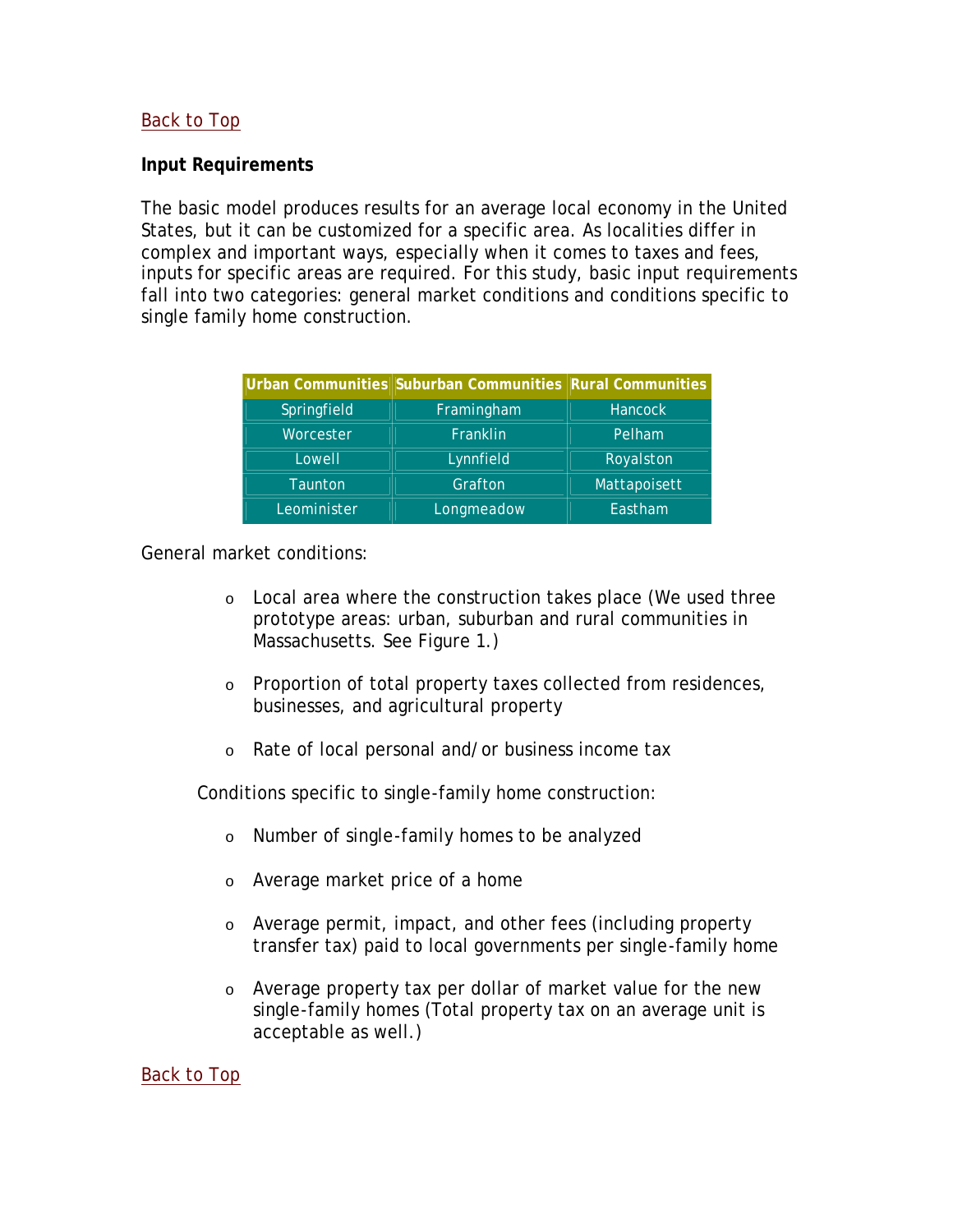## **Data Limitations**

As this study aims to assess the impact of housing on a statewide basis, there are limitations to the accuracy of local input data. Each community in Massachusetts has its own tax rate for residential development and calculates permit and other fees differently. The state shows wide variations in terms of land and housing costs. As such, one average figure for the entire state would be rather meaningless. Our study explored three iterations of the Local Impact of Homebuilding model to assess the statewide impact of 100 single family homes in a typical urban community, a typical suburban community, and a typical rural community.

## Back to Top

## **Data Inputs**

In order to provide data on prototypical urban, suburban and rural communities, we chose five communities in each of the three sectors, compiled actual data on each of these communities, and averaged the data (excluding outliers) for each sector. We chose the communities based on location, development potential, and socioeconomic factors. (see Figure 1).

The average value of land is estimated by buildable parcel, not by cost per acre. Zoning regulations allow higher densities in urban areas (two to three homes per acre) than in suburban areas (one to two homes per acre) and rural areas (often two acres per home). NAHB converted these to costs for "raw" land: land without infrastructure, clearing, or grading. Estimates were used for raw land value, as such land is difficult to find in urban or suburban communities. Raw land values for single-family homes in each type of area were estimated by NAHB's Housing Policy Department from data in their Builder Cost Survey (November 1995). Raw land costs in Massachusetts were estimated from the U.S. ration of raw land to developable parcels, less fees. The same ratios were then applied to the buildable parcel values (less fees) in each category. (See Figure 2).

|                       |           | Average Value Average Value of Impact, Permit, Property<br>of Homes Built Raw Land Per Home and Other Fees Tax |         |         |
|-----------------------|-----------|----------------------------------------------------------------------------------------------------------------|---------|---------|
| <b>Urban Areas</b>    | \$130,000 | \$14,706                                                                                                       | \$1,349 | \$2,041 |
| <b>Suburban Areas</b> | \$190,000 | \$24,426                                                                                                       | \$2,412 | \$2,646 |
| <b>Rural Areas</b>    | \$140,000 | \$9,817                                                                                                        | \$873   | \$1,610 |

## Back to Top

#### **II. Evaluating Economic Impacts**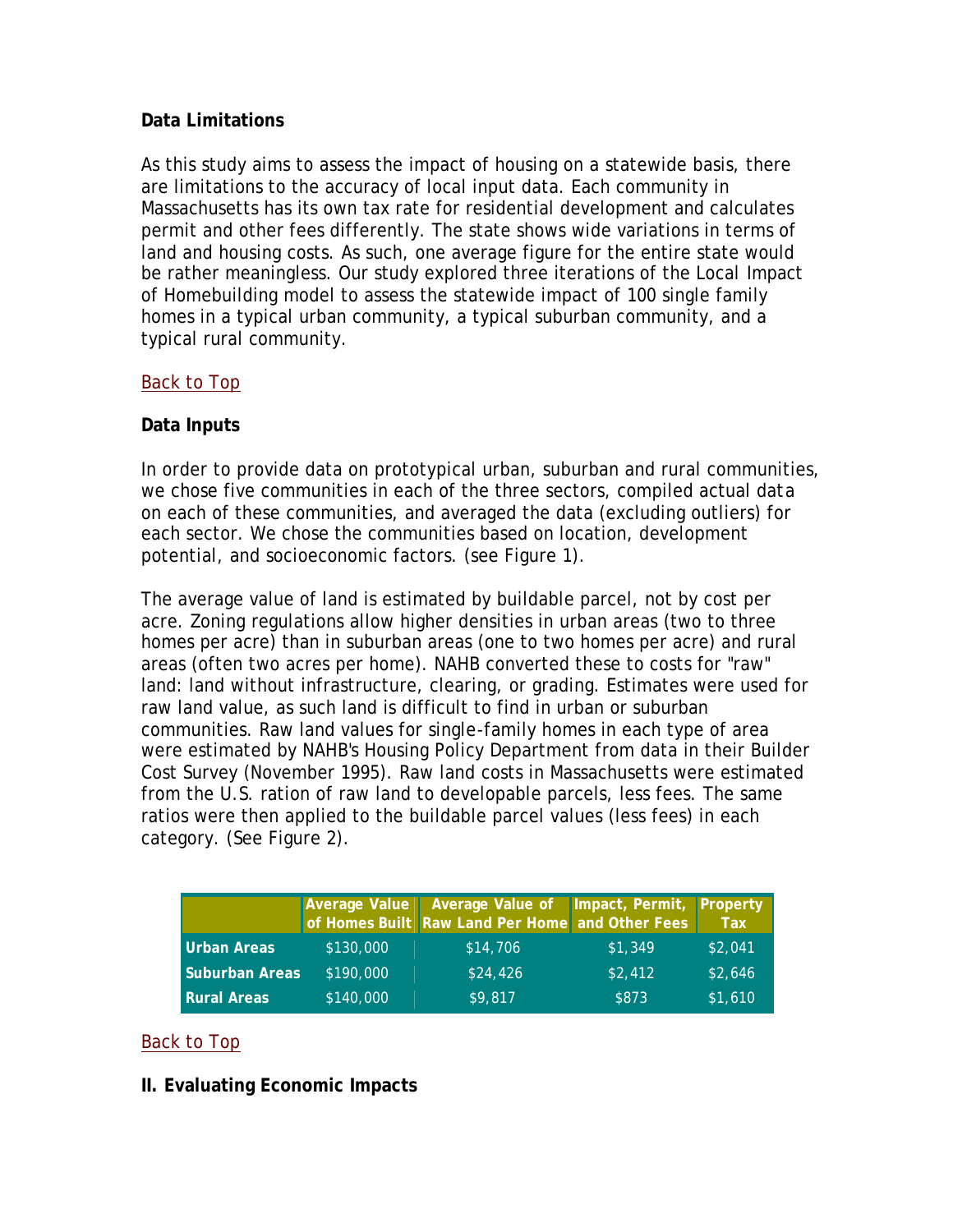Estimates of the statewide economic impacts of building 100 single family homes in urban, suburban, and rural Massachusetts locations are presented below. The inputs for the NAHB model were computed separately for each sector. The model also shows the effect on income and employment in 16 industries and the (non-federal) government sector, as well as detailed information about taxes and other types of state and local government revenue.

| <b>Short-Term Economic Impacts of Construction</b> |                                            |             |     |  |  |  |  |
|----------------------------------------------------|--------------------------------------------|-------------|-----|--|--|--|--|
|                                                    | <b>Jobs</b><br><b>Taxes/Fees</b><br>Income |             |     |  |  |  |  |
| <b>Urban</b>                                       | \$8,249,000                                | \$993,000   | 159 |  |  |  |  |
| Suburban                                           | \$11,892,000                               | \$1,479,000 | 230 |  |  |  |  |
| Rural                                              | \$9,286,000                                | \$1,093,000 | 217 |  |  |  |  |

## Back to Top

## **Homes Built in Urban Areas**

The estimated one-year statewide impacts of building 100 single-family homes in urban locations within Massachusetts include over \$8.2 million in income for Massachusetts residents, \$993,000 in revenue for state and local governments, and 159 jobs generated in the state.

These are statewide impacts, representing income and jobs for residents of Massachusetts, and taxes (along with other sources of government revenue, such as permit fees) for the state government and all local jurisdictions that lie within the borders of Massachusetts. They are also one-year impacts that include both direct and indirect effects of the construction activity itself, and the impact of Massachusetts residents who earn money from the construction activity and spend at least a portion of their earnings within the state.

The additional, recurring impacts of building 100 single-family homes in urban locations within Massachusetts include over \$2.7 million in income for Massachusetts residents, \$969,000 in revenue for state and local governments, and 66 jobs in the state.

| Long-Term Economic Impacts of Construction |                                            |             |    |  |  |  |  |
|--------------------------------------------|--------------------------------------------|-------------|----|--|--|--|--|
|                                            | Taxes/Fees<br><b>Jobs</b><br><b>Income</b> |             |    |  |  |  |  |
| <b>Urban</b>                               | \$2,766,000                                | \$969,000   | 66 |  |  |  |  |
| Suburban                                   | \$3,340,000                                | \$1,185,000 | 80 |  |  |  |  |
| <b>Rural</b>                               | \$2,744,000                                | \$939,000   | 70 |  |  |  |  |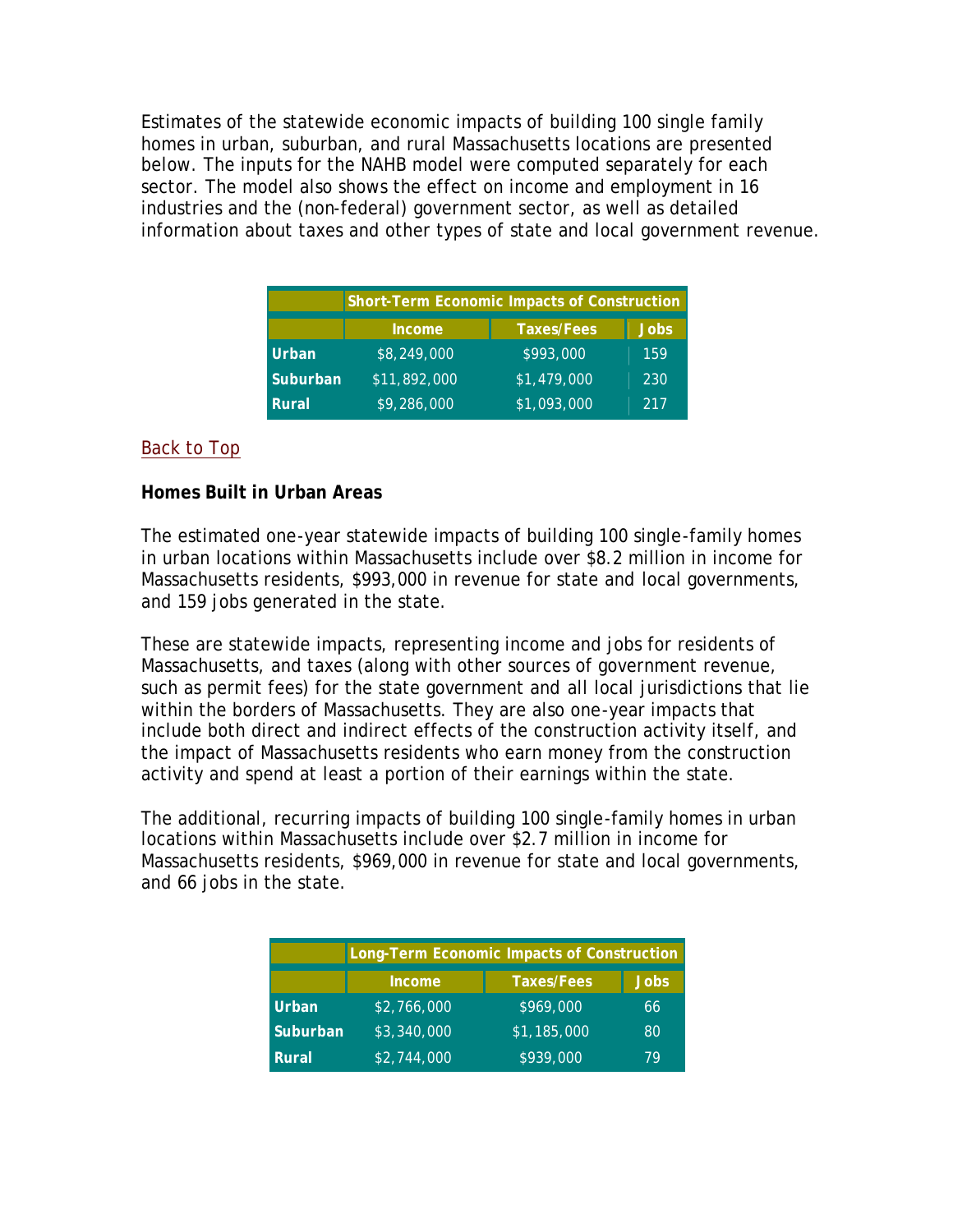These are ongoing, annual statewide impacts that result from the new homes becoming occupied, and the occupants contributing to the Massachusetts economy by paying taxes and spending money in the state year after year.

#### Back to Top

## **Homes Built in Suburban Areas**

The estimated one-year statewide impacts of building 100 single-family homes in suburban locations within Massachusetts include approximately \$11.9 million in income for Massachusetts residents, over \$1.4 million in revenue for state and local governments, and 230 jobs generated in the state.

The ongoing, annual statewide impacts of building 100 single-family homes in suburban locations within Massachusetts include` more than \$3.3 million in income for Massachusetts residents, nearly \$1.2 million in revenue for state and local governments, and 80 jobs in the state.

## Back to Top

## **Homes Built in Rural Areas**

The estimated one-year statewide impacts of building 100 single-family homes in rural locations within Massachusetts include over \$9.2 million in income for Massachusetts residents, just under \$1.1 million in revenue for state and local governments, and 217 jobs generated in the state.

The ongoing, annual, statewide impacts of building 100 single-family homes in rural locations within Massachusetts include more than \$2.7 million in income for Massachusetts residents, \$939,000 in revenue for state and local governments, and 79 jobs in the state.

## Back to Top

#### **III. The Significance of Available Housing as a Factor in Business Location Decisions**

The significance of available housing can be studied in a number of ways. This study looks at the impacts in two related areas. The first considers the policy implications of the jobs-to-housing balance within any given region. Many urbanized regions across the country suffer from a geographic mismatch between the location of jobs and the availability of housing. There is little definitive literature on the remedies or even the need to seek solutions to this phenomenon. The second considers whether housing availability (or lack thereof) will have a significant impact on a business decision to locate in a community.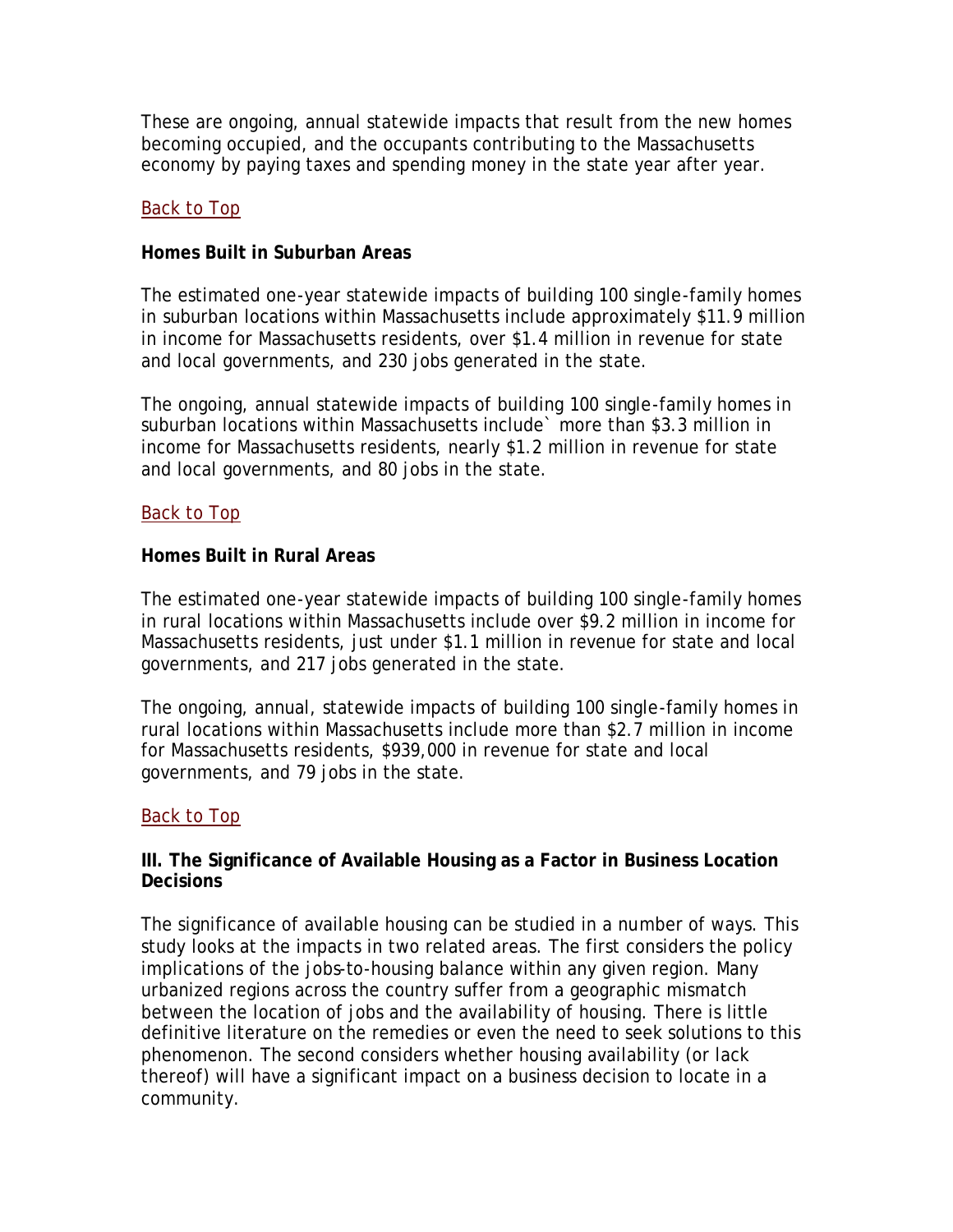#### Back to Top

#### **The Jobs-to-Housing Balance**

The jobs-to-housing balance in a community is often expressed in the form of a ratio, which is the number of employees to the number of housing units. However, as most households are supported by two or more workers, and allowing for housing vacancies, an acceptable ratio in a community would be approximately 1.4 to 1.6 jobs for every housing unit. This ratio doesn't necessary paint an accurate picture of the jobs to housing balance. Perhaps a better measure of balance is the match between the earnings of local workers and the cost of local housing. In other words: Do local jobs support the local housing market?

There are tangible benefits from achieving a balance. An obvious example is the effect on transportation: reduced traffic congestion, an increase in walking or biking, less need for parking, plus energy conservation and decreased emissions. Equally important are the implications for social equity. Providing affordable housing closer to job centers would expand residential and job opportunities for low-income people.

The problems associated with a jobs-to-housing imbalance, such as traffic congestion and pollution, transcend community boundaries and need to be addressed on an inter-jurisdictional basis. The jobs-to-housing balance is about increasing choices and opportunities for both employers and employees. Employers and businesses are starting to take a closer look at this issue when making location and expansion choices.

#### Back to Top

#### **Housing as a Factor in Business Location Decisions**

Traditional factors, such as location, costs and access to qualified labor, continue to play an important role in business relocation. Increasingly, though, quality of life issues have emerged as a critical element in the site selection process. These issues include, among other things, good school systems, available affordable housing, opportunities for recreation, and low crime rates.

Employers are starting to be concerned with where their employees want to live and work. As such, site selection is increasingly revolving around the workforce and the optimal locations that will attract and retain the best and brightest workers. Technological advances have made it easier to determine the best locations for businesses. Private firms that specialize in relocation strategies, such as Fluor Daniel Consulting and PPH Fantus Consulting, often perform a quality-of-life appraisal as a part of the comprehensive analysis of any geographic site under consideration.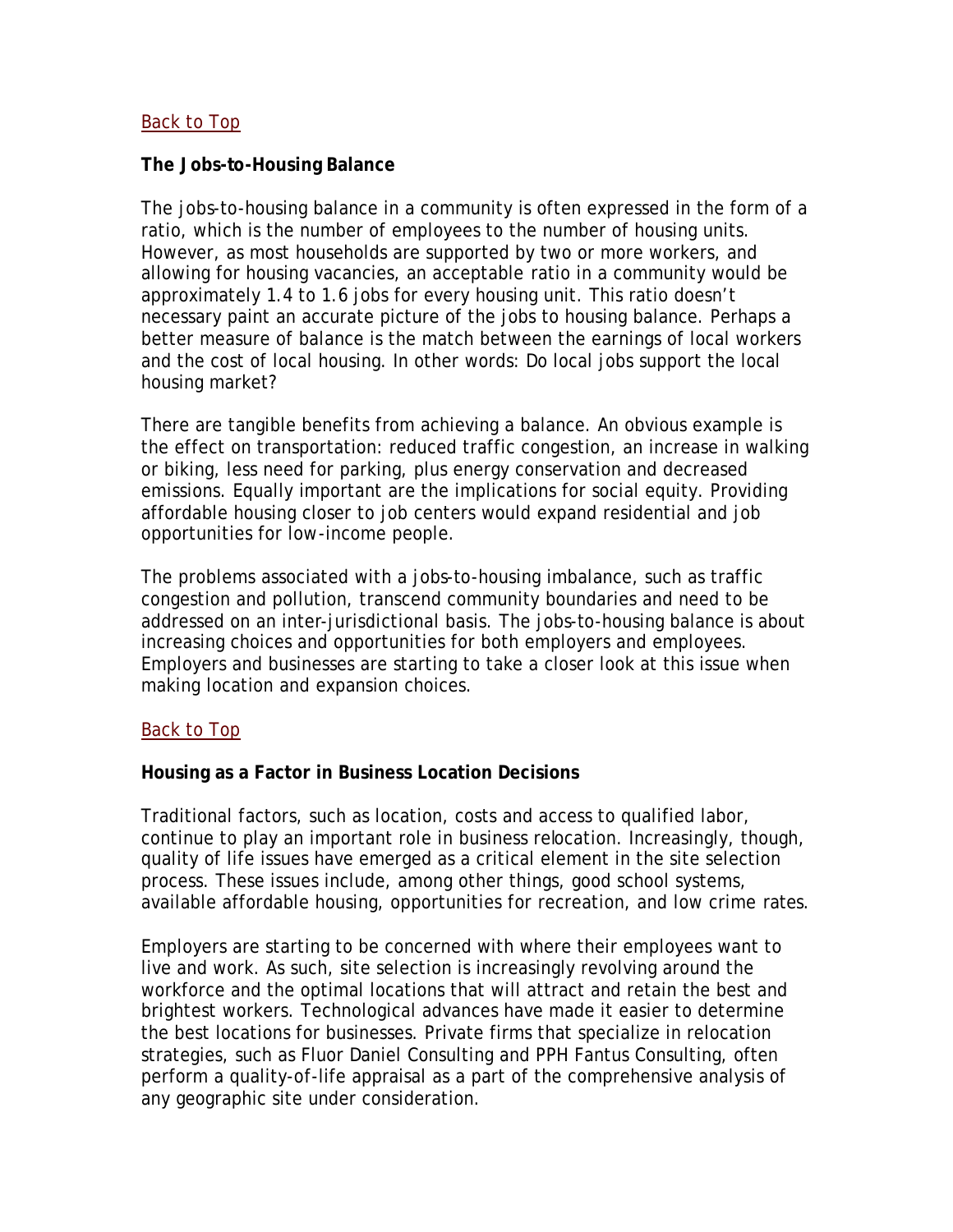In 1994, when Area Development Magazine (a site-selection trade publication) asked its readers to rate the importance of housing availability in the site selection process, 75 percent said it was either "important" or "very important." Slightly more readers - 76.8 percent - said that an area's public school ratings were of top concern when they considered moving employees, particularly key management personnel, to a new location.

According to the Wadley-Donovan Group, a site selection firm, companies typically look for a wide variety of homes on the market in the cities they consider for relocation. Nationally, companies like to see a minimum of 10 homes available in the \$40,000 to \$100,000 range for every transferee. And if they're moving executive talent to the new location, companies look for a wide variety of homes in the \$100,000 to \$150,000 range located within a 30-minute drive of the new office. A smart company undertaking a move looks for apartment vacancy rates above 10 percent and garden or new units that rent for about \$1,000 a month.

PHH Fantus Consulting lists the most critical site location needs of a typical business project as:

- o Large management/technical pool
- o Communications opportunities
- o Clerical talent pool at competitive costs
- o Commercial air services
- o Good transportation access
- o Office parks/space
- o High quality of life
- o Good housing mix (in terms of availability, affordability and type of housing)

Thus the availability and affordability of housing do impact the economic growth potential for a community. While rarely driving the site selection process, the quality-of-life factors offering the best "fit" to a relocating company often gain a competitive advantage for a particular community.

#### Back to Top

#### **IV. In Conclusion**

The commonwealth's housing industry provides jobs and incomes for residents and a tax base for communities. It brings in substantial direct revenue, aids balanced growth, and plays a significant role in attracting sustainable economic development to the state.

Zenia Kotval, Ph.D., AICP, is an assistant professor of urban and regional planning at Michigan State University. She works as a consultant for the Center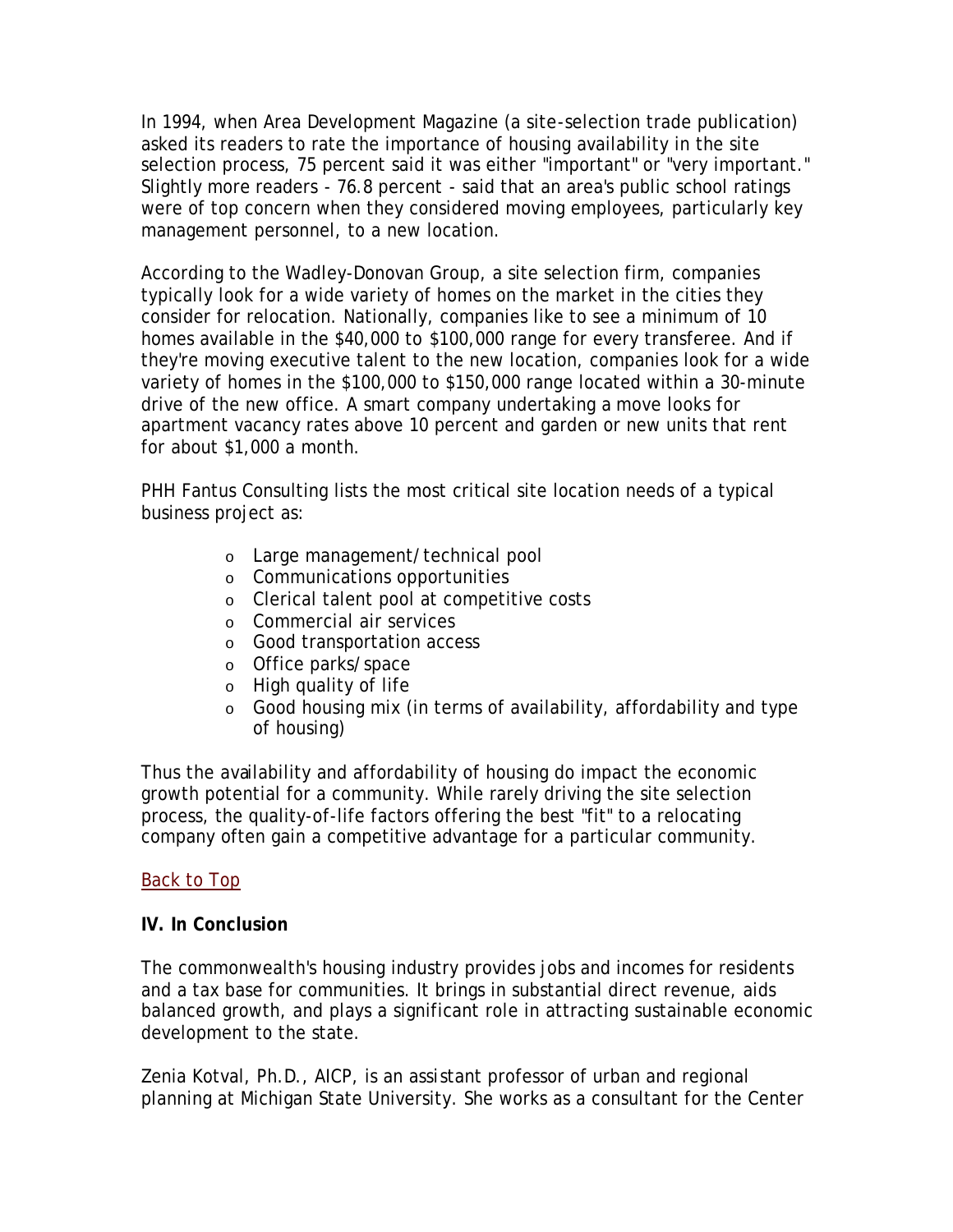for Economic Development at the University of Massachusetts Amherst. For more information, contact the author at kotval@pilot.msu.edu.

John Mullin, Ph.D., AICP, is a professor of regional planning at the University of Massachusetts Amherst and the Director of the Center for Economic Development on campus.

Back to Top

#### **ADDITIONAL TABLES**

#### **IMPACT OF 100 SINGLE FAMILY HOMES IN AN URBAN AREA IN MASSACHUSETTS**

**Phase I -- Direct and Indirect Impact of Construction Activity**

| <b>Industry</b>                                          | <b>Income</b> | <b>Business</b><br>Owners'<br><b>Income</b> | <b>Wages</b><br>and<br><b>Salaries</b> | <b>Wages and</b><br>Salaries per<br><b>Full-time Job</b> | <b>Number</b><br>of Jobs<br>Supported |
|----------------------------------------------------------|---------------|---------------------------------------------|----------------------------------------|----------------------------------------------------------|---------------------------------------|
| Construction                                             | \$4,225,000   | \$1,435,000                                 | \$2,790,000                            | \$40,000                                                 | 69                                    |
| Manufacturing                                            | \$4,000       | \$0                                         | \$4,000                                | \$45,000                                                 | $\Omega$                              |
| Transportation                                           | \$68,000      | \$10,000                                    | \$57,000                               | \$38,000                                                 | 1                                     |
| Communications                                           | \$22,000      | \$3,000                                     | \$19,000                               | \$64,000                                                 | $\overline{0}$                        |
| <b>Utilities</b>                                         | \$11,000      | \$2,000                                     | \$8,000                                | \$64,000                                                 | $\Omega$                              |
| Wholesale and<br><b>Retail Trade</b>                     | \$334,000     | \$40,000                                    | \$294,000                              | \$30,000                                                 | 10                                    |
| Finance and<br>Insurance                                 | \$77,000      | \$4,000                                     | \$73,000                               | \$45,000                                                 | $\overline{2}$                        |
| <b>Real Estate</b>                                       | \$44,000      | \$19,000                                    | \$25,000                               | \$38,000                                                 | 1                                     |
| Personal &<br><b>Repair Services</b>                     | \$60,000      | \$27,000                                    | \$33,000                               | \$35,000                                                 | 1                                     |
| Services to<br>dwellings / bldgs                         | \$5,000       | \$1,000                                     | \$4,000                                | \$33,000                                                 | $\overline{0}$                        |
| <b>Business &amp;</b><br>Professional<br><b>Services</b> | \$586,000     | \$128,000                                   | \$458,000                              | \$55,000                                                 | 8                                     |
| Eating and<br>drinking places                            | \$21,000      | \$3,000                                     | \$18,000                               | \$38,000                                                 | $\overline{0}$                        |
| Automobile<br>Repair &<br>Service                        | \$52,000      | \$24,000                                    | \$28,000                               | \$31,000                                                 | 1                                     |
| Entertainment<br><b>Services</b>                         | \$1,000       | \$0                                         | \$1,000                                | \$34,000                                                 | $\Omega$                              |
| Health, Educ.<br>& Social Services                       | \$0           | \$0                                         | \$0                                    | \$44,000                                                 | $\overline{0}$                        |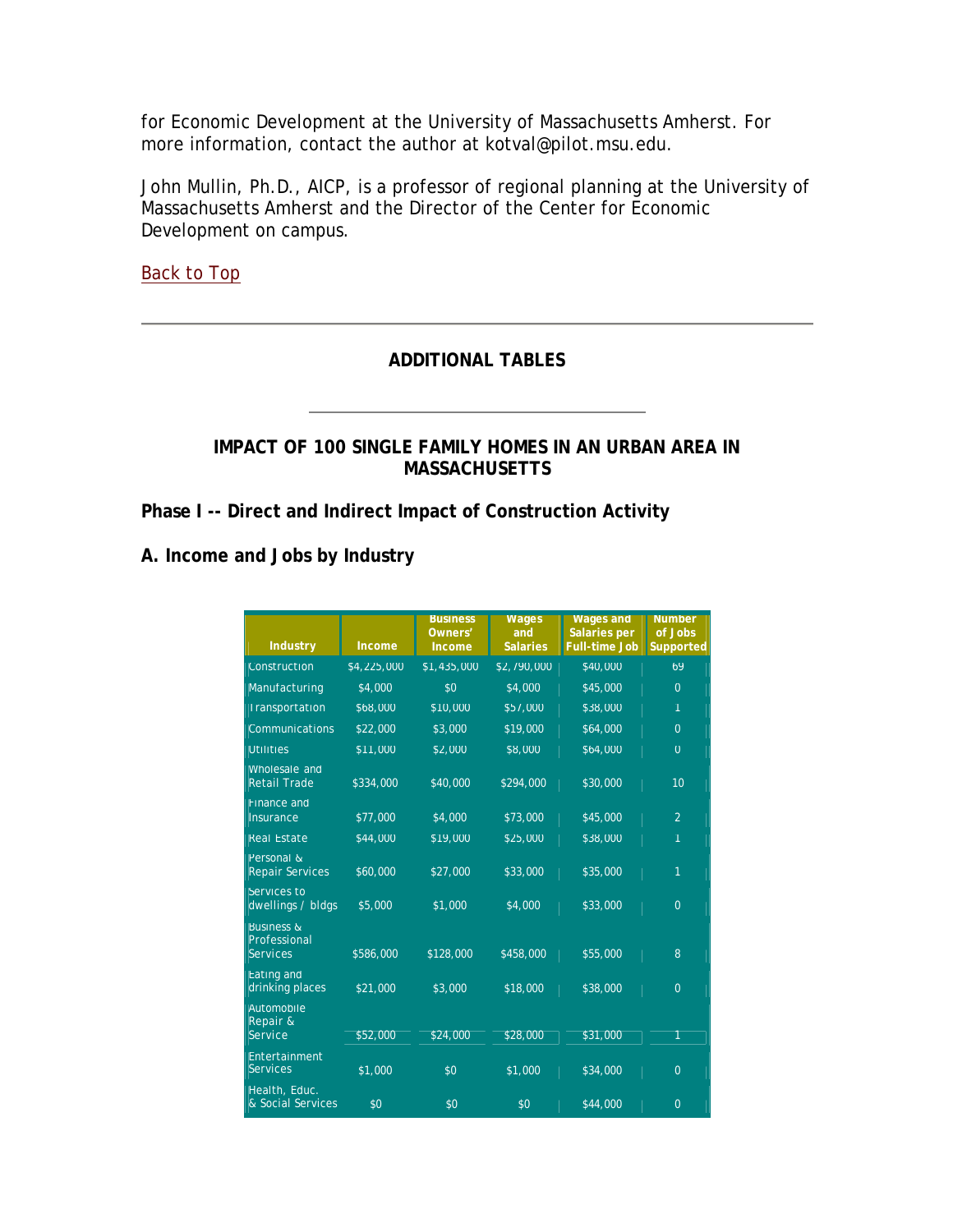| State and Local.<br>Government | \$6,000  | \$0     | \$6,000                                 | \$43,000 |    |
|--------------------------------|----------|---------|-----------------------------------------|----------|----|
| Other                          | \$67,000 | \$8,000 | \$59,000                                | \$32,000 |    |
| <b>Total</b>                   |          |         | \$5,584,000   \$1,707,000   \$3,877,000 | \$40,000 | 96 |

*Note: Business & professional services include architectural and engineering services. The "Other" category consists mostly of landscaping services, and the production of greenhouse and nursery products.*

## Back to Tables

## **B. State and Local Government General Revenue by Type**

| <b>TAXES:</b>                                 |          | USER FEES AND CHARGES:                     |           |
|-----------------------------------------------|----------|--------------------------------------------|-----------|
| <b>Business Property Taxes</b>                | \$22,000 | Residential Permit /<br><b>Impact Fees</b> | \$135,000 |
| <b>Residential Property Taxes</b>             |          | Sewerage & Solid<br>\$0 Waste Chgs.        | \$12,000  |
| <b>General Sales Taxes</b>                    |          | \$25,000 Hospital                          | \$22,000  |
| <b>Specific Excise Taxes</b>                  |          | \$15,000 Transportation Charges            | \$6,000   |
| Personal and Corporate<br><b>Income Taxes</b> |          | \$220,000 Education Charges                | \$33,000  |
| License Taxes                                 |          | \$11,000 Other Fees and Charges            | \$49,000  |
| <b>Other Taxes</b>                            |          | \$12,000 Total Fees & Charges              | \$258,000 |
| <b>Total Taxes</b>                            |          | \$305,000 Total General Revenue            | \$563,000 |

Back to Tables

## *Phase II* **-- Induced Effect of Spending Income and Tax Revenue from Phase I**

| Industry         | Income    | <b>Business</b><br>Owners'<br><b>Income</b> | <b>Wages</b><br>and<br><b>Salaries</b> | <b>Wages and</b><br><b>Salaries per</b><br><b>Full-time Job</b> | <b>Number</b><br>of Jobs<br>Supported |
|------------------|-----------|---------------------------------------------|----------------------------------------|-----------------------------------------------------------------|---------------------------------------|
| Construction     | \$181,000 | \$61,000                                    | \$119,000                              | \$40,000                                                        | 3                                     |
| Manufacturing    | \$13,000  | \$1,000                                     | \$12,000                               | \$45,000                                                        | $\Omega$                              |
| Transportation   | \$29,000  | \$4,000                                     | \$25,000                               | \$33,000                                                        | 4                                     |
| Communications   | \$96,000  | \$13,000                                    | \$83,000                               | \$61,000                                                        | 1                                     |
| <b>Utilities</b> | \$59,000  | \$15,000                                    | $\sqrt{44,000}$                        | \$64,000                                                        | 11                                    |
| Wholesale and    | \$582,000 | \$70,000                                    | \$512,000                              | \$25,000                                                        | 21                                    |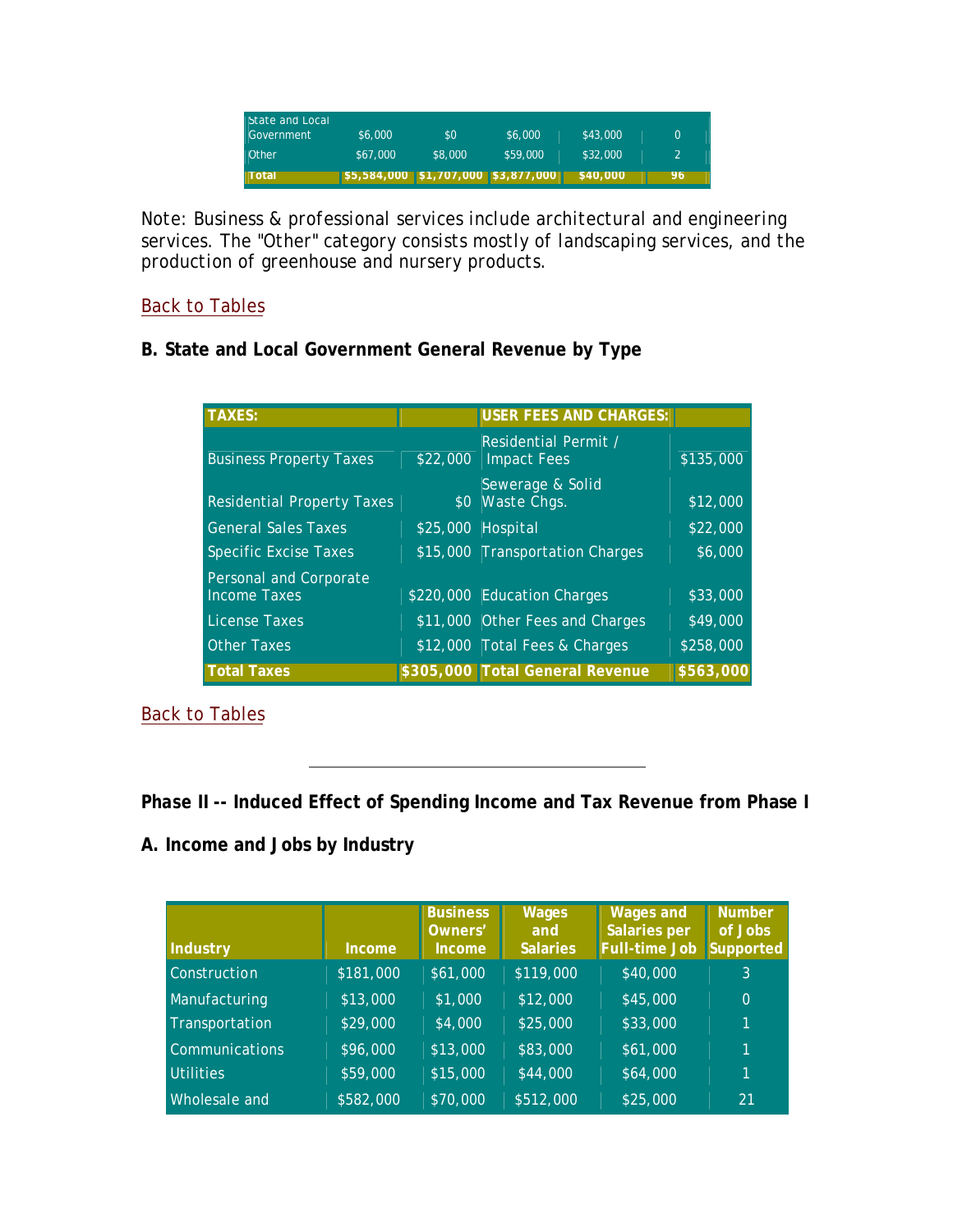| <b>Retail Trade</b>                     |             |           |             |          |                |
|-----------------------------------------|-------------|-----------|-------------|----------|----------------|
| Finance and<br><b>Insurance</b>         | \$199,000   | \$12,000  | \$187,000   | \$46,000 | $\overline{4}$ |
|                                         |             |           |             |          |                |
| <b>Real Estate</b>                      | \$120,000   | \$51,000  | \$68,000    | \$38,000 | $\overline{2}$ |
| Personal &<br><b>Repair Services</b>    | \$102,000   | \$29,000  | \$73,000    | \$25,000 | 3              |
| Services to<br>dwellings / buildings    | \$16,000    | \$3,000   | \$13,000    | \$33,000 | $\overline{0}$ |
| <b>Business &amp;</b>                   |             |           |             |          |                |
| <b>Professional Services</b>            | \$175,000   | \$46,000  | \$130,000   | \$45,000 | 3              |
| Eating and<br>drinking places           | \$128,000   | \$20,000  | \$109,000   | \$38,000 | 3              |
|                                         |             |           |             |          |                |
| Automobile Repair<br>& Service          | \$118,000   | \$55,000  | \$63,000    | \$31,000 | $\overline{2}$ |
| Entertainment                           |             |           |             |          |                |
| <b>Services</b>                         | \$48,000    | \$13,000  | \$35,000    | \$36,000 | 1              |
| Health, Education,<br>& Social Services | \$226,000   | \$42,000  | \$184,000   | \$38,000 | 5              |
| <b>State and Local</b>                  |             |           |             |          |                |
| Government                              | \$549,000   | \$0       | \$549,000   | \$43,000 | 13             |
| Other                                   | \$24,000    | \$1,000   | \$22,000    | \$26,000 | 1              |
| <b>Total</b>                            | \$2,665,000 | \$436,000 | \$2,229,000 | \$35,000 | 63             |

*Note: Business & professional services include architectural and engineering services. The "Other" category consists mostly of landscaping services, and the production of greenhouse and nursery products.*

#### **Back to Tables**

### **B. State and Local Government General Revenue by Type**

| <b>TAXES:</b>                                 |                  | <b>USER FEES &amp; CHARGES:</b>            |           |
|-----------------------------------------------|------------------|--------------------------------------------|-----------|
| <b>Business Property Taxes</b>                | \$60,000         | Residential Permit /<br><b>Impact Fees</b> | \$0       |
| <b>Residential Property Taxes</b>             | \$0 <sub>2</sub> | Sewerage & Solid<br><b>Waste Charges</b>   | \$12,000  |
| <b>General Sales Taxes</b>                    |                  | \$69,000 Hospital                          | \$11,000  |
| <b>Specific Excise Taxes</b>                  |                  | \$41,000 Transportation Charges            | \$10,000  |
| Personal and Corporate<br><b>Income Taxes</b> |                  | \$127,000 Education Charges                | \$16,000  |
| License Taxes                                 |                  | \$11,000 Other Fees and Charges            | \$64,000  |
| <b>Other Taxes</b>                            |                  | \$10,000 Total Fees and Charges            | \$113,000 |
| <b>Total Taxes</b>                            |                  | \$317,000 Total General Revenue \$430,000  |           |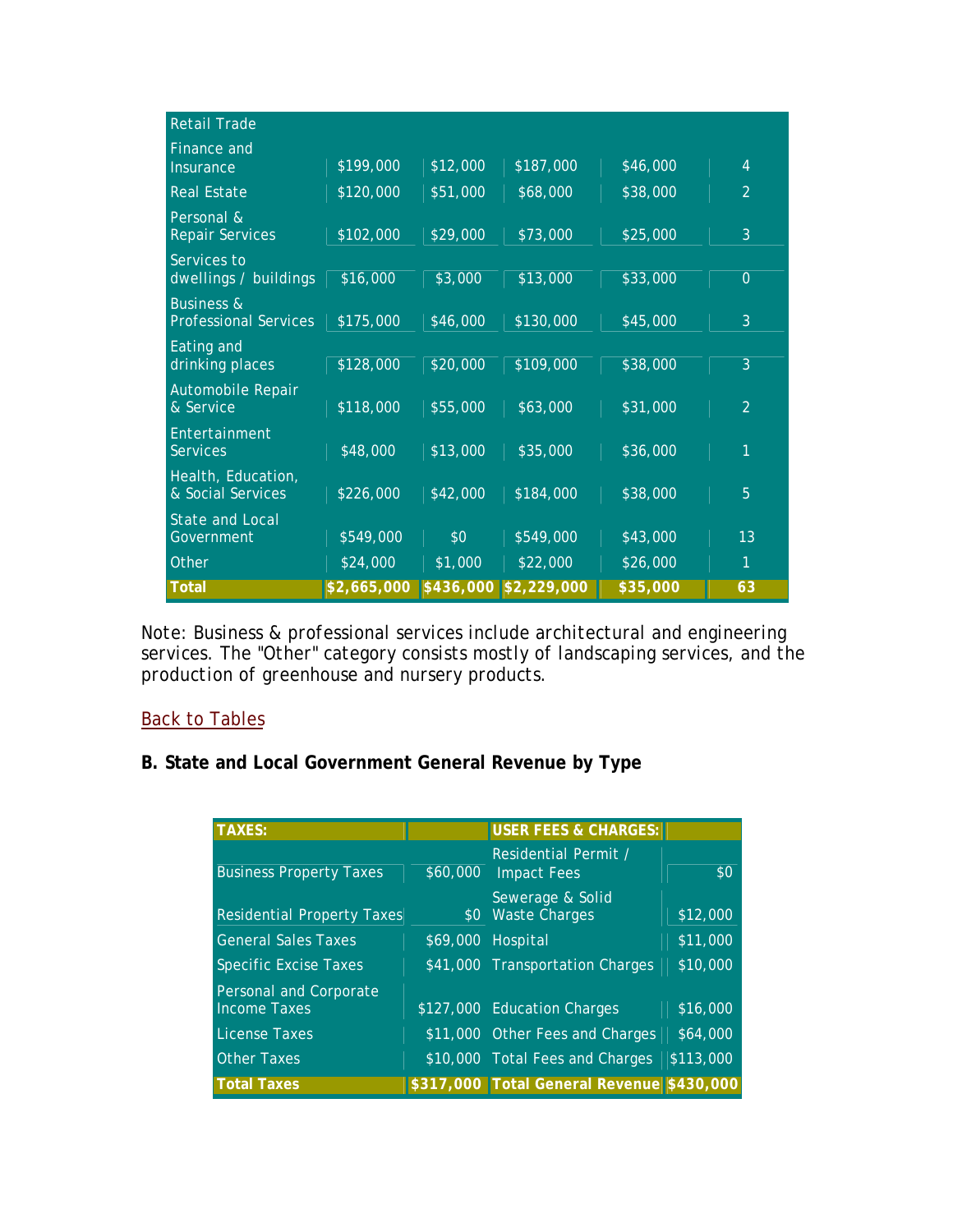#### Back to Tables

## *Phase III* **-- Ongoing, Annual Effect that Occurs As New Homes are Occupied**

## **A. Income and Jobs by Industry**

| <b>Industry</b>                             | <b>Income</b> | <b>Business</b><br>Owners'<br>Income | <b>Wages</b><br>and<br><b>Salaries</b> | <b>Wages and</b><br><b>Salaries per</b><br><b>Full-time Job</b> | <b>Number</b><br>of Jobs<br><b>Supported</b> |
|---------------------------------------------|---------------|--------------------------------------|----------------------------------------|-----------------------------------------------------------------|----------------------------------------------|
| Construction                                | \$143,000     | \$48,000                             | \$94,000                               | \$40,000                                                        | $\overline{2}$                               |
| Manufacturing                               | \$13,000      | \$1,000                              | \$12,000                               | \$45,000                                                        | $\overline{0}$                               |
| Transportation                              | \$28,000      | \$4,000                              | \$24,000                               | \$35,000                                                        | 1                                            |
| Communications                              | \$94,000      | \$13,000                             | \$81,000                               | \$61,000                                                        | 1                                            |
| <b>Utilities</b>                            | \$64,000      | \$17,000                             | \$47,000                               | \$64,000                                                        | 1                                            |
| Wholesale and<br>Retail Trade               | \$575,000     | \$69,000                             | \$506,000                              | \$25,000                                                        | 20                                           |
| <b>Finance and</b><br>Insurance             | \$323,000     | \$20,000                             | \$303,000                              | \$45,000                                                        | $\overline{7}$                               |
| <b>Real Estate</b>                          | \$75,000      | \$32,000                             | \$43,000                               | \$38,000                                                        | 1                                            |
| Personal &<br><b>Repair Services</b>        | \$100,000     | \$29,000                             | \$71,000                               | \$25,000                                                        | 3                                            |
| Services to<br>dwellings / bldgs.           | \$14,000      | \$2,000                              | \$12,000                               | \$33,000                                                        | $\overline{0}$                               |
| <b>Business &amp;</b><br>Professional Srvs. | \$207,000     | \$54,000                             | \$153,000                              | \$44,000                                                        | 3                                            |
| Eating and<br>drinking places               | \$124,000     | \$19,000                             | \$105,000                              | \$38,000                                                        | 3                                            |
| Automobile<br>Repair & Service              | \$132,000     | \$61,000                             | \$71,000                               | \$31,000                                                        | $\overline{2}$                               |
| Entertainment<br>Services                   | \$60,000      | \$16,000                             | \$44,000                               | \$36,000                                                        | 1                                            |
| Health, Education,<br>& Social Services     | \$242,000     | \$50,000                             | \$192,000                              | \$35,000                                                        | 5                                            |
| <b>State and Local</b><br>Government        | \$542,000     | \$0                                  | \$542,000                              | \$43,000                                                        | 13                                           |
| Other                                       | \$29,000      | \$2,000                              | \$28,000                               | \$26,000                                                        | 1                                            |
| <b>Total</b>                                | \$2,766,000   | \$438,000                            | \$2,328,000                            | \$35,000                                                        | 66                                           |

*Note: Business & professional services include architectural and engineering services. The "Other" category consists mostly of landscaping services, and the production of greenhouse and nursery products.*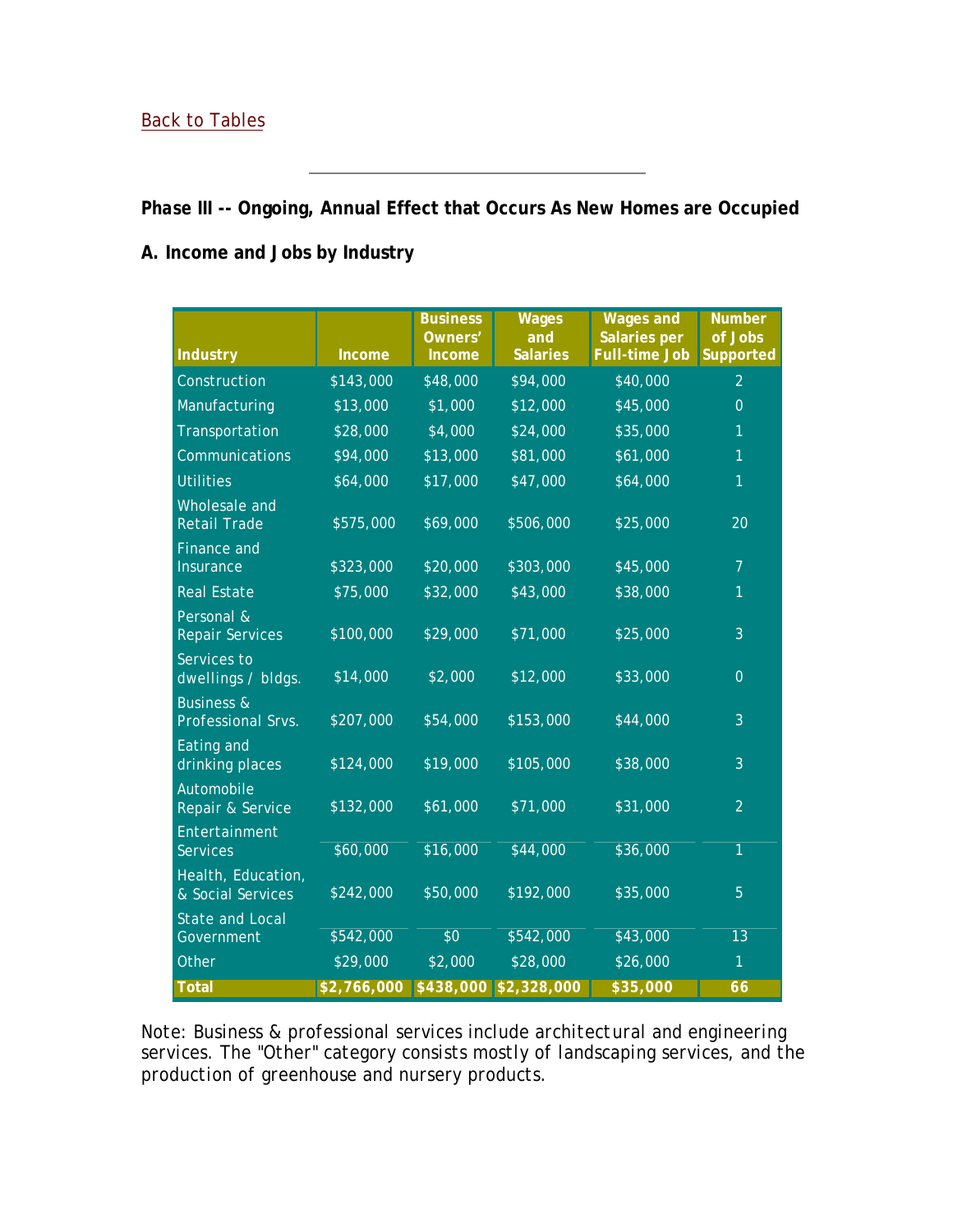## Back to Tables

## **B. State and Local Government General Revenue by Type**

| <b>TAXES:</b>                                 |           | <b>USER FEES &amp; CHARGES:</b>            |           |
|-----------------------------------------------|-----------|--------------------------------------------|-----------|
| <b>Business Property Taxes</b>                | \$55,000  | Residential Permit /<br><b>Impact Fees</b> | \$0       |
| <b>Residential Property Taxes</b>             | \$204,000 | Sewerage & Solid<br><b>Waste Charges</b>   | \$22,000  |
| <b>General Sales Taxes</b>                    | \$63,000  | Hospital                                   | \$35,000  |
| <b>Specific Excise Taxes</b>                  |           | \$37,000 Transportation Charges            | \$12,000  |
| Personal and Corporate<br><b>Income Taxes</b> |           | \$354,000 Education Charges                | \$52,000  |
| <b>License Taxes</b>                          |           | \$20,000 Other Fees and Charges            | \$94,000  |
| <b>Other Taxes</b>                            |           | \$21,000 Total Fees and Charges            | \$216,000 |
| <b>Total Taxes</b>                            |           | \$753,000 Total General Revenues \$969,000 |           |

## Back to Tables

**THE ECONOMIC IMPACT OF BUILDING 100 SINGLE FAMILY HOMES IN A SUBURBAN AREA IN MASSACHUSETTS:**

## *Phase I* **-- Direct and Indirect Impact of Construction Activity**

| Industry                             | <b>Income</b> | <b>Business</b><br>Owners'<br><b>Income</b> | <b>Wages</b><br>and<br><b>Salaries</b> | <b>Wages and</b><br><b>Salaries per</b><br><b>Full-time Job</b> | <b>Number</b><br>of Jobs<br><b>Supported</b> |
|--------------------------------------|---------------|---------------------------------------------|----------------------------------------|-----------------------------------------------------------------|----------------------------------------------|
| Construction                         | \$6,067,000   | \$2,060,000                                 | \$4,007,000                            | \$40,000                                                        | 99                                           |
| Manufacturing                        | \$6,000       | \$0                                         | \$6,000                                | \$45,000                                                        | $\overline{0}$                               |
| Transportation                       | \$97,000      | \$15,000                                    | \$82,000                               | \$38,000                                                        | 2                                            |
| <b>Communications</b>                | \$32,000      | \$5,000                                     | \$27,000                               | \$64,000                                                        | $\overline{0}$                               |
| <b>Utilities</b>                     | \$15,000      | \$4,000                                     | \$12,000                               | \$64,000                                                        | $\Omega$                                     |
| Wholesale and<br><b>Retail Trade</b> | \$480,000     | \$57,000                                    | \$422,000                              | \$30,000                                                        | 14                                           |
| <b>Finance and</b><br>Insurance      | \$112,000     | \$6,000                                     | \$105,000                              | \$45,000                                                        | 2                                            |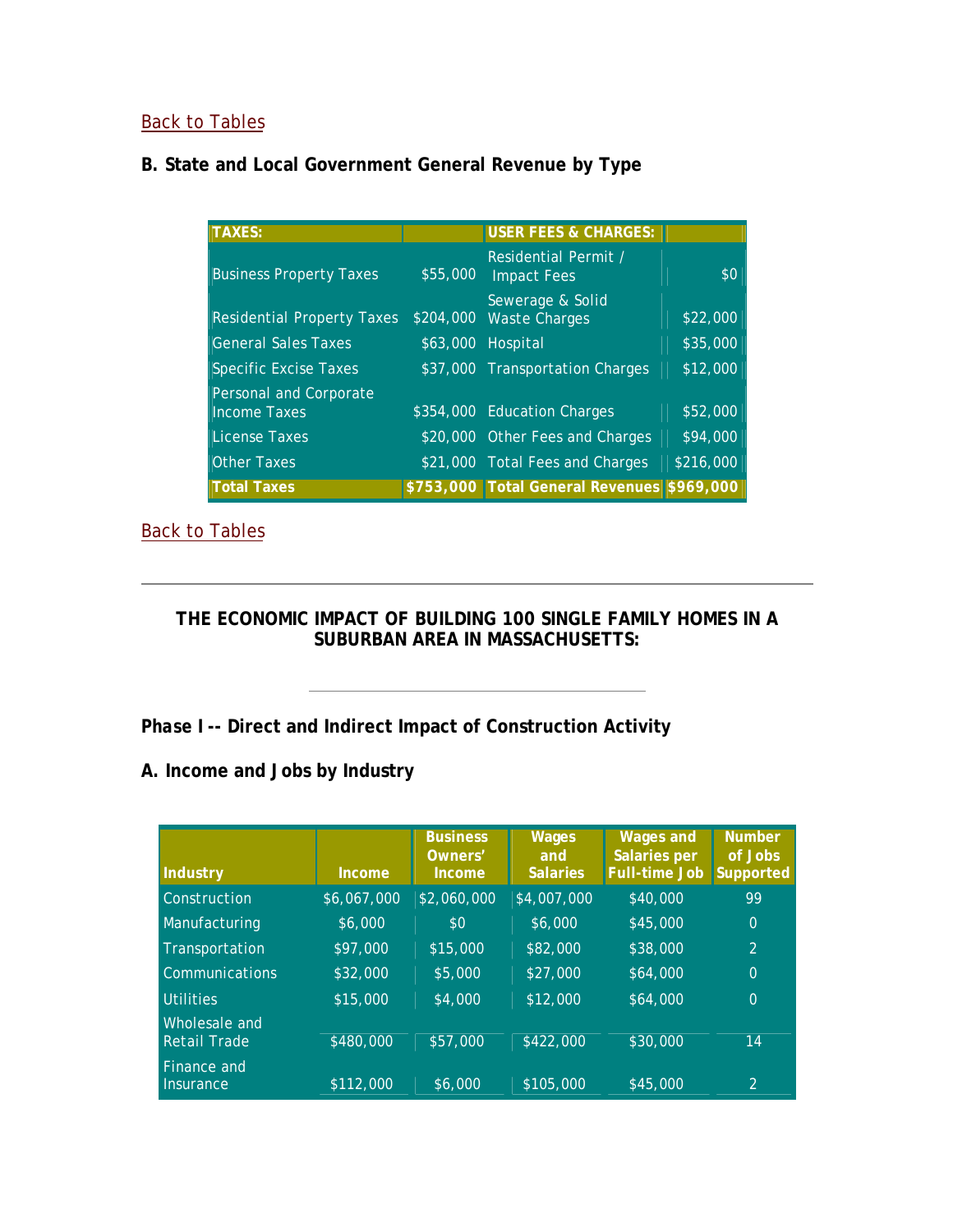| <b>Real Estate</b>                                    | \$63,000    | \$27,000    | \$36,000    | \$38,000 | 1              |
|-------------------------------------------------------|-------------|-------------|-------------|----------|----------------|
| Personal &<br><b>Repair Services</b>                  | \$86,000    | \$39,000    | \$47,000    | \$35,000 |                |
| Services to<br>dwellings / bldgs.                     | \$7,000     | \$1,000     | \$6,000     | \$33,000 | $\overline{0}$ |
| <b>Business &amp;</b><br><b>Professional Services</b> | \$843,000   | \$184,000   | \$659,000   | \$55,000 | 12             |
| Eating and<br>drinking places                         | \$30,000    | \$5,000     | \$26,000    | \$38,000 | 1              |
| Automobile<br>Repair & Service                        | \$74,000    | \$35,000    | \$40,000    | \$31,000 | 1              |
| Entertainment<br><b>Services</b>                      | \$2,000     | \$1,000     | \$1,000     | \$34,000 | $\overline{0}$ |
| Health, Educ. &<br><b>Social Services</b>             | \$0         | \$0         | \$0         | \$44,000 | $\overline{0}$ |
| <b>State and Local</b><br>Government                  | \$8,000     | \$0         | \$8,000     | \$43,000 | $\overline{0}$ |
| Other                                                 | \$97,000    | \$12,000    | \$85,000    | \$32,000 | 3              |
| <b>Total</b>                                          | \$8,021,000 | \$2,451,000 | \$5,569,000 | \$40,000 | 138            |

*Note: Business & professional services include architectural and engineering services. The "Other" category consists mostly of landscaping services, and the production of greenhouse and nursery products.*

#### Back to Tables

## **B. State and Local Government General Revenue by Type**

| <b>TAXES:</b>                                 |          | USER FEES AND CHARGES:                     |           |
|-----------------------------------------------|----------|--------------------------------------------|-----------|
| <b>Business Property Taxes</b>                | \$31,000 | Residential Permit /<br><b>Impact Fees</b> | \$241,000 |
| <b>Residential Property Taxes</b>             |          | Sewerage & Solid<br>\$0 Waste Charges      | \$17,000  |
| <b>General Sales Taxes</b>                    |          | \$36,000 Hospital                          | \$32,000  |
| <b>Specific Excise Taxes</b>                  |          | \$21,000 Transportation Charges            | \$9,000   |
| Personal and Corporate<br><b>Income Taxes</b> |          | \$316,000 Education Charges                | \$48,000  |
| License Taxes                                 |          | \$16,000 Other Fees and Charges            | \$71,000  |
| <b>Other Taxes</b>                            |          | \$17,000 Total Fees and Charges            | \$418,000 |
| <b>Total Taxes</b>                            |          | \$438,000 Total General Revenue            | \$856,000 |

## Back to Tables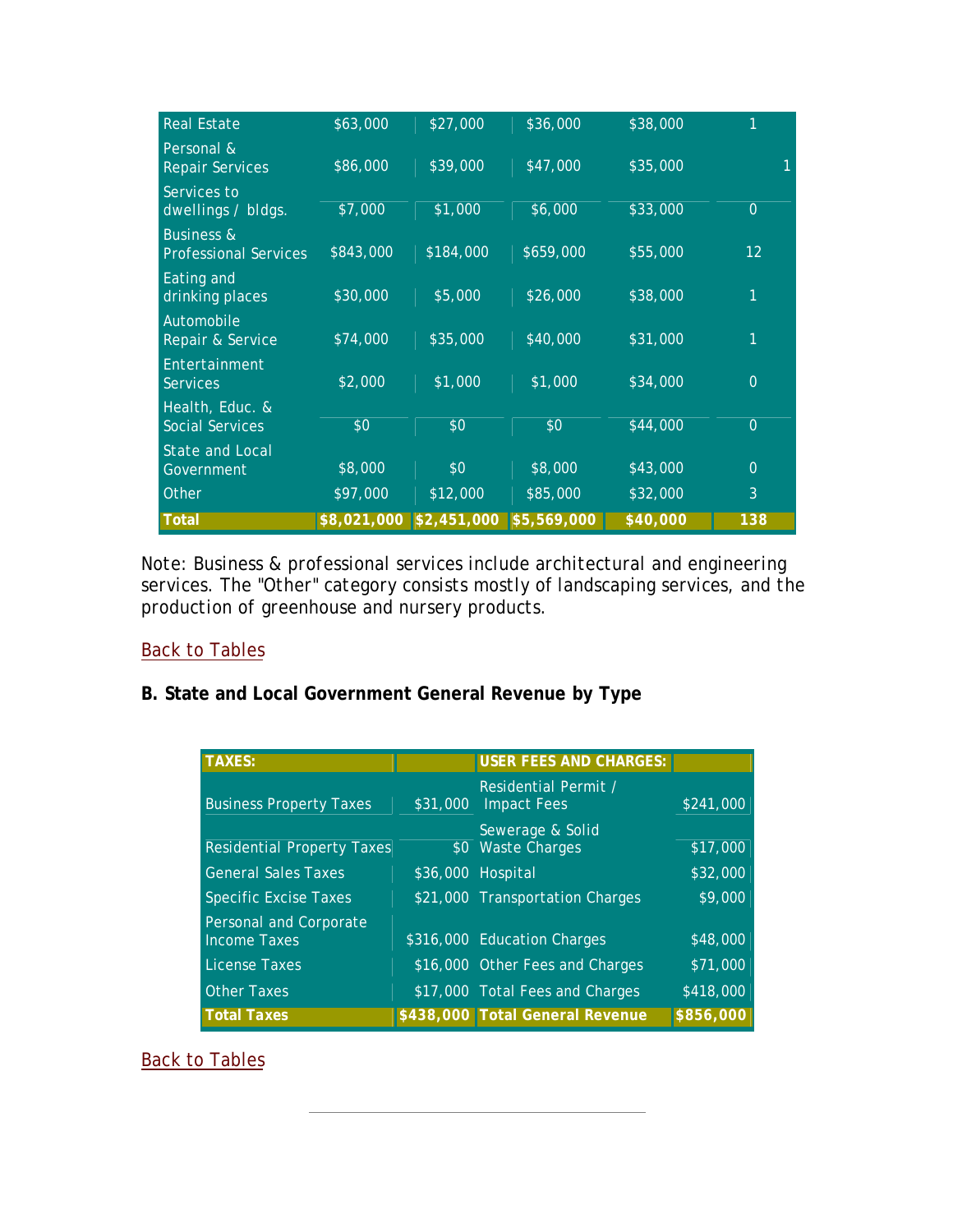## *Phase II* **-- Induced Effect of Spending Income and Tax Revenue from Phase I**

#### **A. Income and Jobs by Industry**

| <b>Industry</b>                                       | Income      | <b>Business</b><br>Owners'<br>Income | <b>Wages</b><br><b>And</b><br><b>Salaries</b> | <b>Wages and</b><br><b>Salaries per</b><br><b>Full-time Job</b> | <b>Number</b><br>of Jobs<br><b>Supported</b> |
|-------------------------------------------------------|-------------|--------------------------------------|-----------------------------------------------|-----------------------------------------------------------------|----------------------------------------------|
| Construction                                          | \$263,000   | \$89,000                             | \$174,000                                     | \$40,000                                                        | $\overline{4}$                               |
| Manufacturing                                         | \$19,000    | \$1,000                              | \$18,000                                      | \$45,000                                                        | $\Omega$                                     |
| Transportation                                        | \$41,000    | \$6,000                              | \$36,000                                      | \$33,000                                                        | 1                                            |
| Communications                                        | \$139,000   | \$19,000                             | \$120,000                                     | \$61,000                                                        | $\overline{2}$                               |
| <b>Utilities</b>                                      | \$85,000    | \$22,000                             | \$63,000                                      | \$64,000                                                        | 1                                            |
| Wholesale and<br><b>Retail Trade</b>                  | \$839,000   | \$101,000                            | \$738,000                                     | \$25,000                                                        | 30                                           |
| Finance and<br>Insurance                              | \$287,000   | \$17,000                             | \$270,000                                     | \$46,000                                                        | $\overline{6}$                               |
| <b>Real Estate</b>                                    | \$173,000   | \$74,000                             | \$98,000                                      | \$38,000                                                        | 3                                            |
| Personal &<br><b>Repair Services</b>                  | \$148,000   | \$42,000                             | \$106,000                                     | \$25,000                                                        | $\overline{4}$                               |
| Services to<br>dwellings / buildings                  | \$23,000    | \$4,000                              | \$19,000                                      | \$33,000                                                        | 1                                            |
| <b>Business &amp;</b><br><b>Professional Services</b> | \$254,000   | \$66,000                             | \$188,000                                     | \$45,000                                                        | $\overline{4}$                               |
| Eating and<br>drinking places                         | \$185,000   | \$28,000                             | \$157,000                                     | \$38,000                                                        | $\overline{4}$                               |
| Automobile<br>Repair & Service                        | \$170,000   | \$79,000                             | \$91,000                                      | $\sqrt{$31,000}$                                                | 3                                            |
| Entertainment<br><b>Services</b>                      | \$69,000    | \$18,000                             | \$51,000                                      | \$36,000                                                        | 1                                            |
| Health, Education,<br>& Social Services               | \$326,000   | \$61,000                             | \$265,000                                     | \$38,000                                                        | $\overline{7}$                               |
| <b>State and Local</b><br>Government                  | \$815,000   | \$0                                  | \$815,000                                     | \$43,000                                                        | 19                                           |
| Other                                                 | \$34,000    | \$2,000                              | \$32,000                                      | \$26,000                                                        | 1                                            |
| <b>Total</b>                                          | \$3,871,000 |                                      | \$630,000 \$3,241,000                         | \$35,000                                                        | 92                                           |

*Note: Business & professional services include architectural and engineering services. The "Other" category consists mostly of landscaping services, and the production of greenhouse and nursery products.*

Back to Tables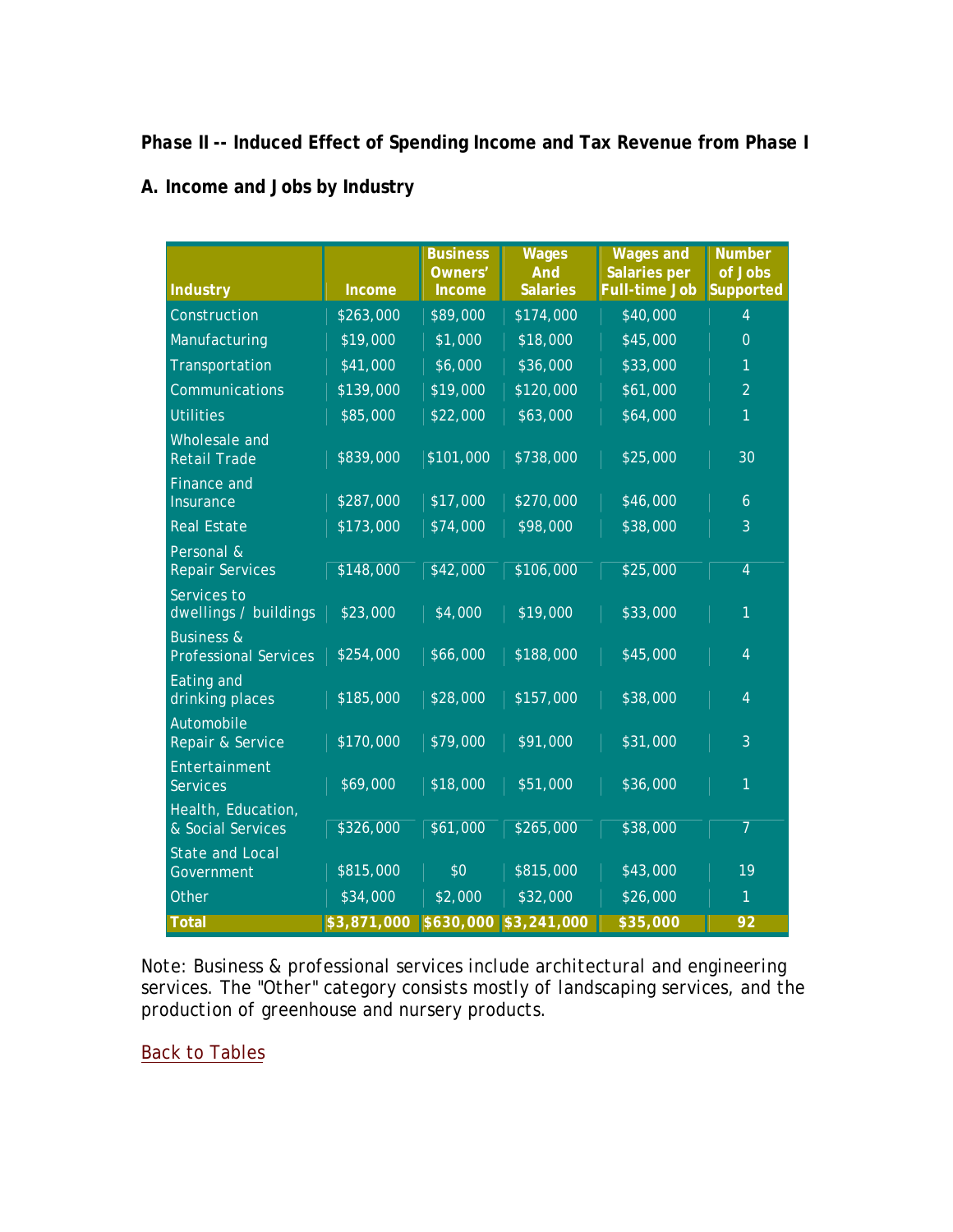## **B. State and Local Government General Revenue by Type**

| <b>TAXES:</b>                                 |                   | <b>USER FEES &amp; CHARGES:</b>            |           |
|-----------------------------------------------|-------------------|--------------------------------------------|-----------|
| <b>Business Property Taxes</b>                | \$87,000          | Residential Permit /<br><b>Impact Fees</b> | \$0       |
| <b>Residential Property Taxes</b>             | \$0               | Sewerage & Solid<br><b>Waste Charges</b>   | \$18,000  |
| <b>General Sales Taxes</b>                    | \$99,000 Hospital |                                            | \$16,000  |
| <b>Specific Excise Taxes</b>                  |                   | \$59,000 Transportation Charges            | \$14,000  |
| Personal And Corporate<br><b>Income Taxes</b> |                   | \$184,000 Education Charges                | \$23,000  |
| <b>License Taxes</b>                          |                   | \$16,000 Other Fees And Charges            | \$93,000  |
| <b>Other Taxes</b>                            |                   | \$14,000 Total Fees & Charges              | \$164,000 |
| <b>Total Taxes</b>                            |                   | \$459,000 Total General Revenue \$623,000  |           |

Back to Tables

# **Phase III -- Ongoing, Annual Effect that Occurs As New Homes are Occupied**

| <b>Industry</b>                                       | Income    | <b>Business</b><br>Owners'<br><b>Income</b> | <b>Wages</b><br>and<br><b>Salaries</b> | Wages &<br><b>Salaries per</b><br><b>Full-time Job</b> | <b>Number</b><br>of Jobs<br><b>Supported</b> |
|-------------------------------------------------------|-----------|---------------------------------------------|----------------------------------------|--------------------------------------------------------|----------------------------------------------|
| Construction                                          | \$173,000 | \$59,000                                    | \$114,000                              | \$40,000                                               | 3                                            |
| Manufacturing                                         | \$15,000  | \$1,000                                     | \$14,000                               | \$45,000                                               | $\overline{0}$                               |
| Transportation                                        | \$34,000  | \$5,000                                     | \$29,000                               | \$35,000                                               | 1                                            |
| Communications                                        | \$113,000 | \$16,000                                    | \$98,000                               | \$61,000                                               | $\overline{2}$                               |
| <b>Utilities</b>                                      | \$77,000  | \$20,000                                    | \$57,000                               | \$64,000                                               | 1                                            |
| Wholesale and<br><b>Retail Trade</b>                  | \$692,000 | \$83,000                                    | \$609,000                              | \$25,000                                               | 25                                           |
| Finance and<br>Insurance                              | \$388,000 | \$23,000                                    | \$365,000                              | \$45,000                                               | 8                                            |
| <b>Real Estate</b>                                    | \$90,000  | \$39,000                                    | \$51,000                               | \$38,000                                               | 1                                            |
| Personal &<br><b>Repair Services</b>                  | \$121,000 | \$35,000                                    | \$85,000                               | \$25,000                                               | 3                                            |
| Services to dwellings<br>/ buildings                  | \$17,000  | \$3,000                                     | \$14,000                               | \$33,000                                               | $\theta$                                     |
| <b>Business &amp;</b><br><b>Professional Services</b> | \$250,000 | \$66,000                                    | \$185,000                              | \$44,000                                               | 4                                            |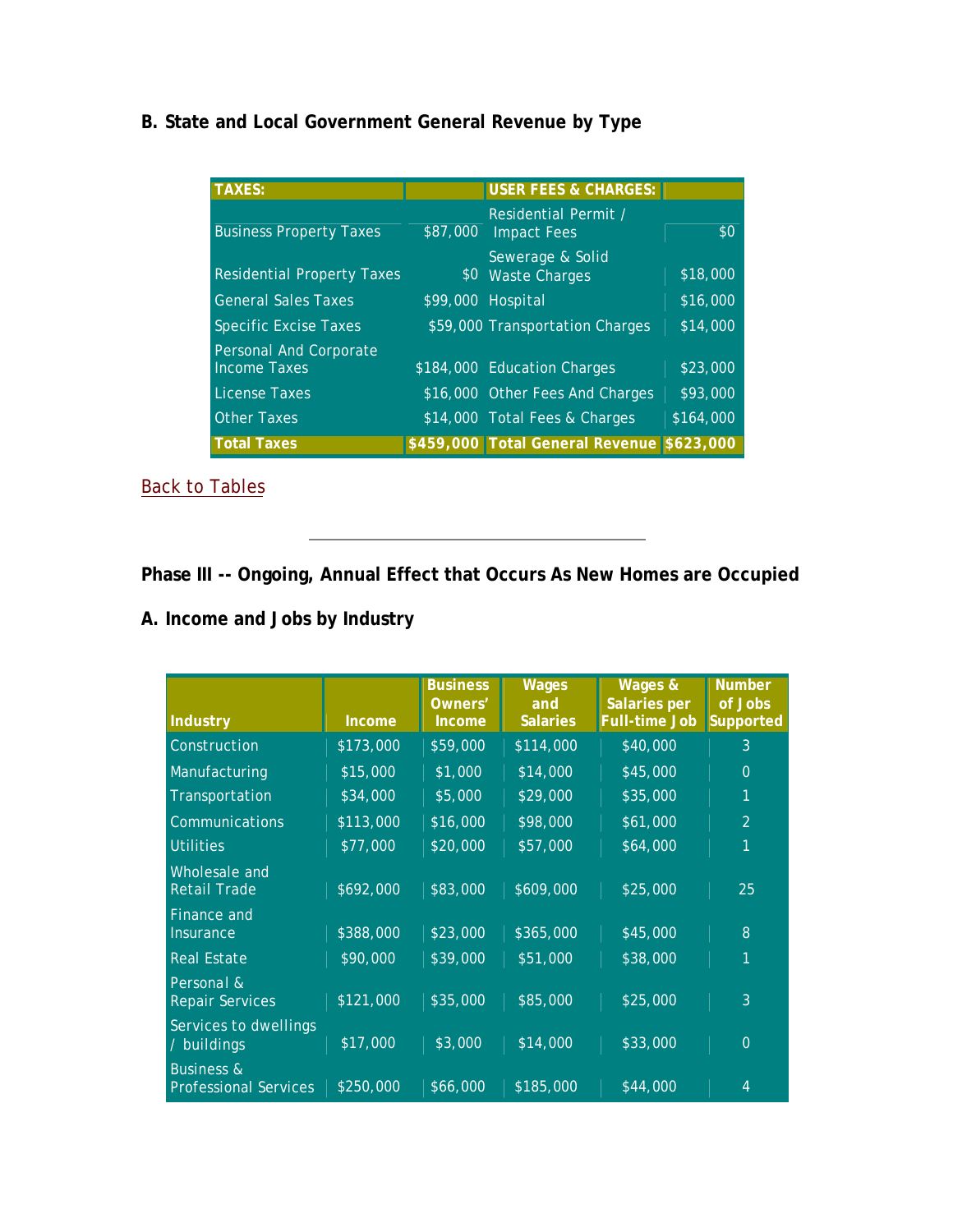| Eating and<br>drinking places           | \$150,000   | \$23,000 | \$127,000             | \$38,000 | 3              |
|-----------------------------------------|-------------|----------|-----------------------|----------|----------------|
| Automobile Repair<br>& Service          | \$159,000   | \$73,000 | \$86,000              | \$31,000 | 3              |
| Entertainment<br><b>Services</b>        | \$72,000    | \$20,000 | \$53,000              | \$36,000 | 1              |
| Health, Education,<br>& Social Services | \$292,000   | \$61,000 | \$231,000             | \$35,000 | $\overline{7}$ |
| State and Local<br>Government           | \$662,000   | \$0      | \$662,000             | \$43,000 | 16             |
| Other                                   | \$35,000    | \$2,000  | \$34,000              | \$26,000 | 1              |
| <b>Total</b>                            | \$3,340,000 |          | \$528,000 \$2,813,000 | \$35,000 | 80             |

*Note: Business & professional services include architectural and engineering services. The "Other" category consists mostly of landscaping services, and the production of greenhouse and nursery products.*

#### Back to Tables

#### **B. State and Local Government General Revenue by Type**

| <b>TAXES:</b>                                 |           | USER FEES & CHARGES:                        |           |
|-----------------------------------------------|-----------|---------------------------------------------|-----------|
| <b>Business Property Taxes</b>                | \$66,000  | Residential Permit /<br><b>Impact Fees</b>  | \$0       |
| <b>Residential Property Taxes</b>             | \$265,000 | Sewerage & Solid<br><b>Waste Charges</b>    | \$26,000  |
| <b>General Sales Taxes</b>                    | \$76,000  | Hospital                                    | \$42,000  |
| <b>Specific Excise Taxes</b>                  |           | \$45,000 Transportation Charges             | \$15,000  |
| Personal And Corporate<br><b>Income Taxes</b> |           | \$426,000 Education Charges                 | \$63,000  |
| License Taxes                                 |           | \$24,000 Other Fees And Charges             | \$113,000 |
| <b>Other Taxes</b>                            |           | \$25,000 Total Fees & Charges               | \$259,000 |
| <b>Total Taxes</b>                            |           | \$926,000 Total General Revenue \$1,185,000 |           |

Back to Tables

## **THE ECONOMIC IMPACT OF BUILDING 100 SINGLE FAMILY HOMES IN A RURAL AREA IN MASSACHUSETTS:**

#### *Phase I* **-- Direct and Indirect Impact of Construction Activity**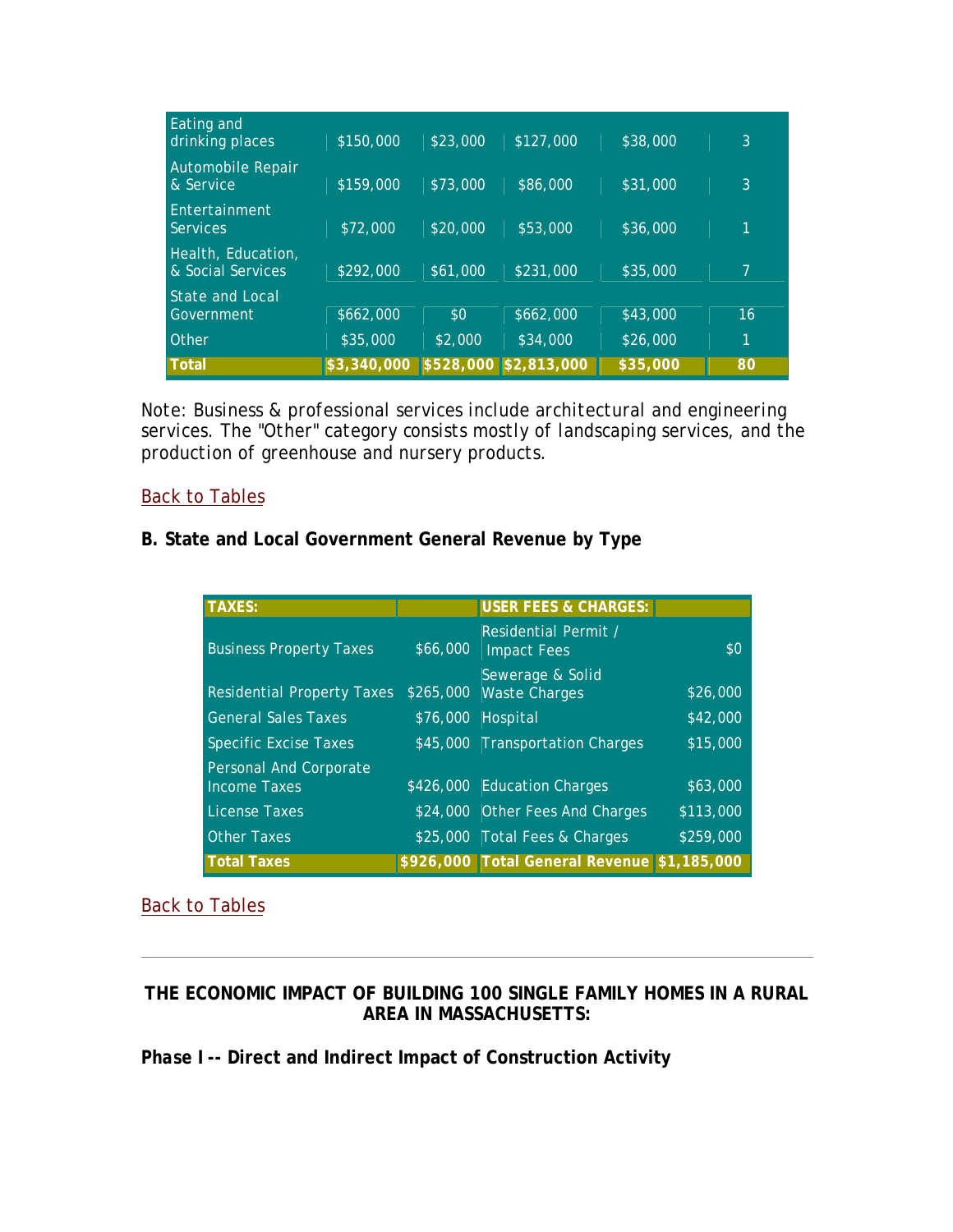## **A. Income and Jobs by Industry**

| <b>Industry</b>                                       | <b>Income</b> | <b>Business</b><br>Owners'<br><b>Income</b> | <b>Wages</b><br>and<br><b>Salaries</b> | <b>Wages &amp;</b><br><b>Salaries per</b><br><b>Full-time Job</b> | <b>Number</b><br>of Jobs<br>Supported |
|-------------------------------------------------------|---------------|---------------------------------------------|----------------------------------------|-------------------------------------------------------------------|---------------------------------------|
| Construction                                          | \$4,770,000   | \$1,620,000                                 | \$3,150,000                            | \$33,000                                                          | 95                                    |
| Manufacturing                                         | \$5,000       | \$0                                         | \$4,000                                | \$37,000                                                          | $\overline{0}$                        |
| Transportation                                        | \$76,000      | \$12,000                                    | \$65,000                               | \$32,000                                                          | $\overline{2}$                        |
| Communications                                        | \$25,000      | \$4,000                                     | \$21,000                               | \$53,000                                                          | $\overline{0}$                        |
| <b>Utilities</b>                                      | \$12,000      | \$3,000                                     | \$9,000                                | \$53,000                                                          | $\Omega$                              |
| Wholesale and<br><b>Retail Trade</b>                  | \$377,000     | \$45,000                                    | \$332,000                              | \$25,000                                                          | 13                                    |
| Finance and<br>Insurance                              | \$86,000      | \$5,000                                     | \$82,000                               | \$37,000                                                          | $\overline{2}$                        |
| <b>Real Estate</b>                                    | \$50,000      | \$21,000                                    | \$28,000                               | \$31,000                                                          | $\mathbf{1}$                          |
| Personal &<br><b>Repair Services</b>                  | \$68,000      | \$31,000                                    | \$37,000                               | \$29,000                                                          | $\overline{1}$                        |
| Services to<br>dwellings / bldgs.                     | \$6,000       | \$1,000                                     | \$5,000                                | \$28,000                                                          | $\overline{0}$                        |
| <b>Business &amp;</b><br><b>Professional Services</b> | \$661,000     | \$144,000                                   | \$517,000                              | \$45,000                                                          | 11                                    |
| Eating and<br>drinking places                         | \$24,000      | \$4,000                                     | \$20,000                               | \$31,000                                                          | $\overline{1}$                        |
| Automobile<br>Repair & Service                        | \$59,000      | \$27,000                                    | \$31,000                               | \$25,000                                                          | $\mathbf{1}$                          |
| Entertainment<br><b>Services</b>                      | \$2,000       | \$0                                         | \$1,000                                | \$28,000                                                          | $\overline{0}$                        |
| Health, Educ. &<br><b>Social Services</b>             | \$0           | \$0                                         | \$0                                    | \$36,000                                                          | $\overline{0}$                        |
| <b>State and Local</b><br>Government                  | \$6,000       | \$0                                         | \$6,000                                | \$35,000                                                          | $\overline{0}$                        |
| Other                                                 | \$76,000      | \$9,000                                     | \$67,000                               | \$26,000                                                          | 3                                     |
| <b>Total</b>                                          | \$6,303,000   | \$1,927,000                                 | \$4,376,000                            | \$33,000                                                          | 131                                   |

*Note: Business & professional services include architectural and engineering services. The "Other" category consists mostly of landscaping services, and the production of greenhouse and nursery products.*

## Back to Tables

**B. State and Local Government General Revenue by Type**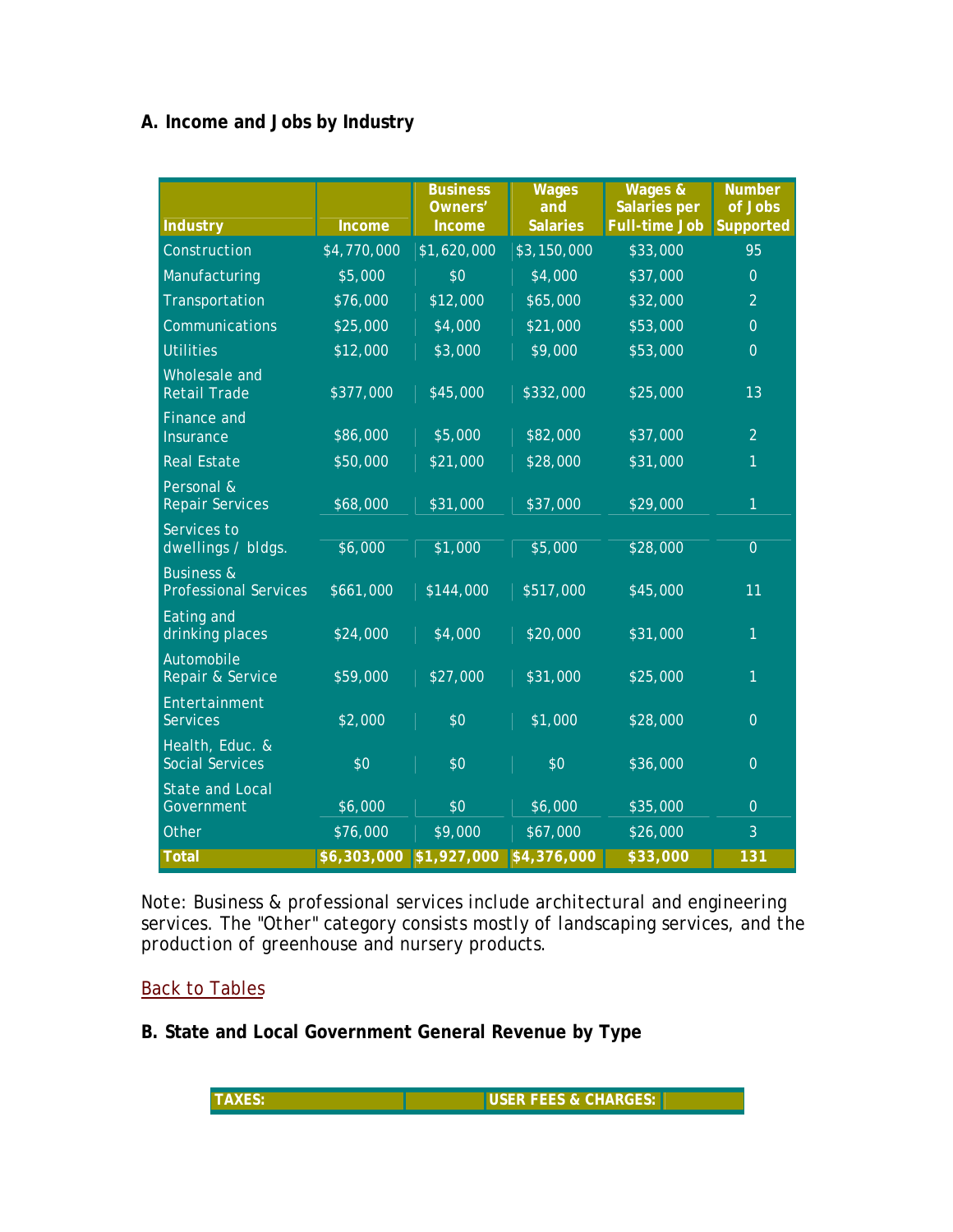| <b>Business Property Taxes</b>                | \$23,000 | Residential Permit /<br><b>Impact Fees</b> | \$87,000  |
|-----------------------------------------------|----------|--------------------------------------------|-----------|
| <b>Residential Property Taxes</b>             |          | Sewerage & Solid<br>\$0 Waste Charges      | \$14,000  |
| <b>General Sales Taxes</b>                    |          | \$31,000 Hospital                          | \$16,000  |
| <b>Specific Excise Taxes</b>                  |          | \$19,000 Transportation Charges            | \$10,000  |
| Personal And Corporate<br><b>Income Taxes</b> |          | \$250,000 Education Charges                | \$43,000  |
| <b>License Taxes</b>                          |          | \$13,000 Other Fees And Charges            | \$66,000  |
| <b>Other Taxes</b>                            |          | \$15,000 Total Fees & Charges              | \$237,000 |
| <b>Total Taxes</b>                            |          | \$350,000 Total General Revenue \$587,000  |           |

Back to Tables

# *Phase II* **-- Induced Effect of Spending Income and Tax Revenue from Phase I**

|                                                       |               | <b>Business</b><br>Owners' | <b>Wages</b><br>and | Wages &<br><b>Salaries per</b> | <b>Number</b><br>of Jobs |
|-------------------------------------------------------|---------------|----------------------------|---------------------|--------------------------------|--------------------------|
| <b>Industry</b>                                       | <b>Income</b> | <b>Income</b>              | <b>Salaries</b>     | <b>Full-time Job Supported</b> |                          |
| Construction                                          | \$202,000     | \$68,000                   | \$133,000           | \$33,000                       | $\overline{4}$           |
| Manufacturing                                         | \$15,000      | \$1,000                    | \$14,000            | \$37,000                       | $\overline{0}$           |
| Transportation                                        | \$32,000      | \$4,000                    | \$28,000            | \$27,000                       | 1                        |
| Communications                                        | \$108,000     | \$15,000                   | \$93,000            | \$51,000                       | $\overline{2}$           |
| <b>Utilities</b>                                      | \$66,000      | \$17,000                   | \$49,000            | \$53,000                       |                          |
| Wholesale and<br><b>Retail Trade</b>                  | \$655,000     | \$79,000                   | \$576,000           | \$20,000                       | 28                       |
| Finance and<br><b>Insurance</b>                       | \$224,000     | \$13,000                   | \$211,000           | \$38,000                       | $\ddot{\mathbf{6}}$      |
| <b>Real Estate</b>                                    | \$135,000     | \$58,000                   | \$77,000            | \$31,000                       | $\overline{2}$           |
| Personal &<br><b>Repair Services</b>                  | \$115,000     | \$33,000                   | \$82,000            | \$20,000                       | $\overline{4}$           |
| Services to<br>dwellings / buildings                  | \$18,000      | \$3,000                    | \$15,000            | \$28,000                       | 1                        |
| <b>Business &amp;</b><br><b>Professional Services</b> | \$197,000     | \$51,000                   | \$145,000           | \$37,000                       | $\overline{4}$           |
| Eating and<br>drinking places                         | \$144,000     | \$22,000                   | \$122,000           | \$31,000                       | $\overline{4}$           |
| Automobile<br>Repair & Service                        | \$132,000     | \$62,000                   | \$71,000            | \$25,000                       | 3                        |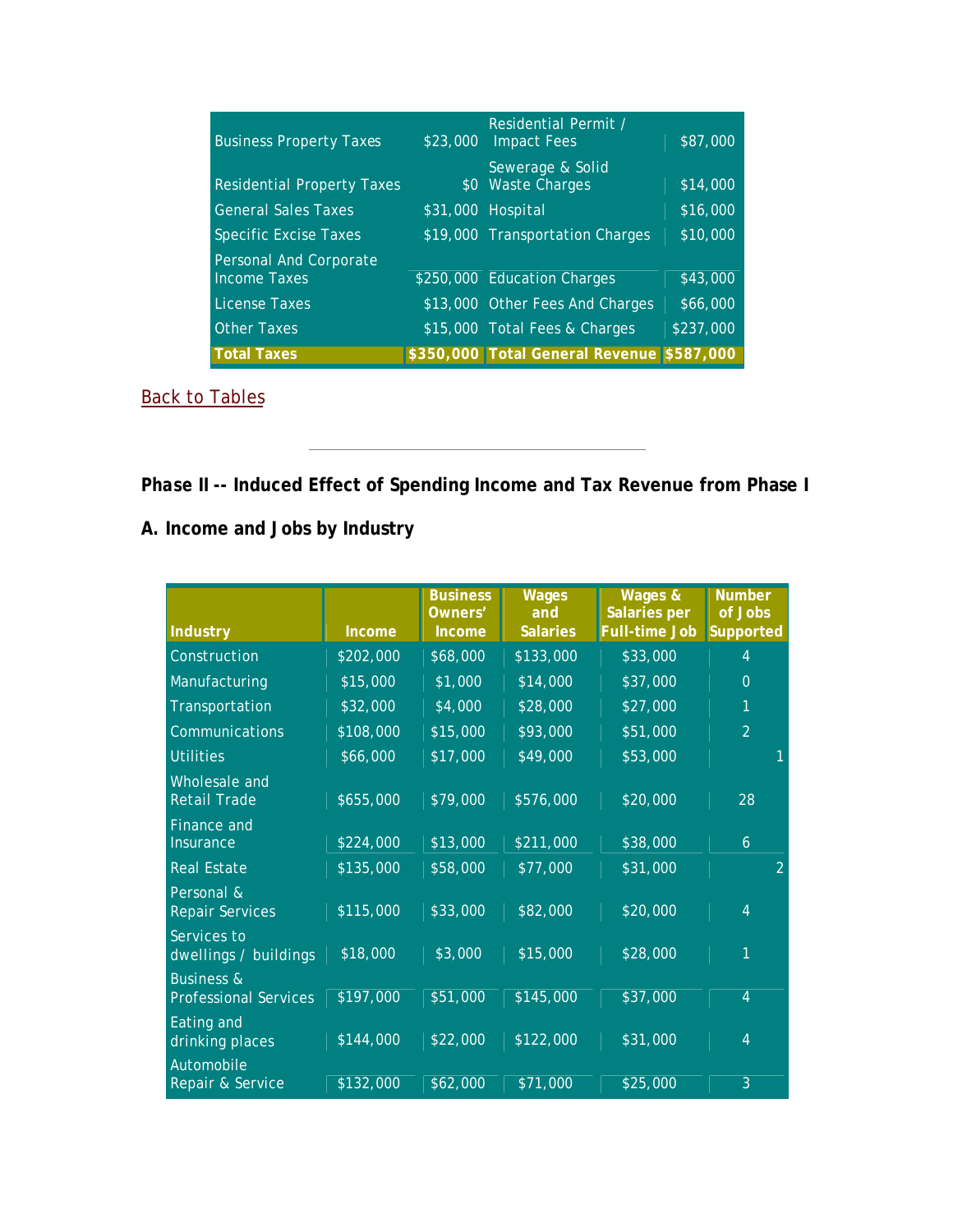| Entertainment<br>Services               | \$54,000                          | \$14,000 | \$40,000  | \$29,000 |    |
|-----------------------------------------|-----------------------------------|----------|-----------|----------|----|
| Health, Education,<br>& Social Services | \$254,000                         | \$47,000 | \$207,000 | \$31,000 |    |
| State and Local<br>Government           | \$605,000                         | \$0      | \$605,000 | \$35,000 | 17 |
| <b>Other</b>                            | \$27,000                          | \$1,000  | \$25,000  | \$22,000 | 1  |
| Total                                   | \$2,983,000 \$490,000 \$2,493,000 |          |           | \$29,000 | 86 |

*Note: Business & professional services include architectural and engineering services. The "Other" category consists mostly of landscaping services, and the production of greenhouse and nursery products.*

## Back to Tables

## **B. State and Local Government General Revenue by Type**

| <b>TAXES:</b>                                 | <b>USER FEES &amp; CHARGES:</b>              |           |
|-----------------------------------------------|----------------------------------------------|-----------|
| <b>Business Property Taxes</b>                | Residential Permit /<br>\$57,000 Impact Fees | \$0       |
| <b>Residential Property Taxes</b>             | Sewerage & Solid<br>\$0 Waste Charges        | \$14,000  |
| <b>General Sales Taxes</b>                    | \$77,000 Hospital                            | \$7,000   |
| <b>Specific Excise Taxes</b>                  | \$49,000 Transportation Charges              | \$19,000  |
| Personal And Corporate<br><b>Income Taxes</b> | \$142,000 Education Charges                  | \$20,000  |
| <b>License Taxes</b>                          | \$12,000 Other Fees And Charges              | \$93,000  |
| <b>Other Taxes</b>                            | \$14,000 Total Fees & Charges                | \$155,000 |
| <b>Total Taxes</b>                            | \$351,000 Total General Revenue \$506,000    |           |

## Back to Tables

*Phase III* **-- Ongoing, Annual Effect that Occurs As New Homes are Occupied**

| Industry      | <b>Income</b> | <b>Business</b><br>Owners'<br><b>Income</b> | <b>Wages</b><br>and<br><b>Salaries</b> | Wages &<br><b>Salaries per</b><br>Full-time Job Supported | <b>Number</b><br>of Jobs |
|---------------|---------------|---------------------------------------------|----------------------------------------|-----------------------------------------------------------|--------------------------|
| Construction  | \$140,000     | \$48,000                                    | \$93,000                               | \$33,000                                                  | 3                        |
| Manufacturing | \$13,000      | \$1,000                                     | \$12,000                               | \$37,000                                                  | $\Omega$                 |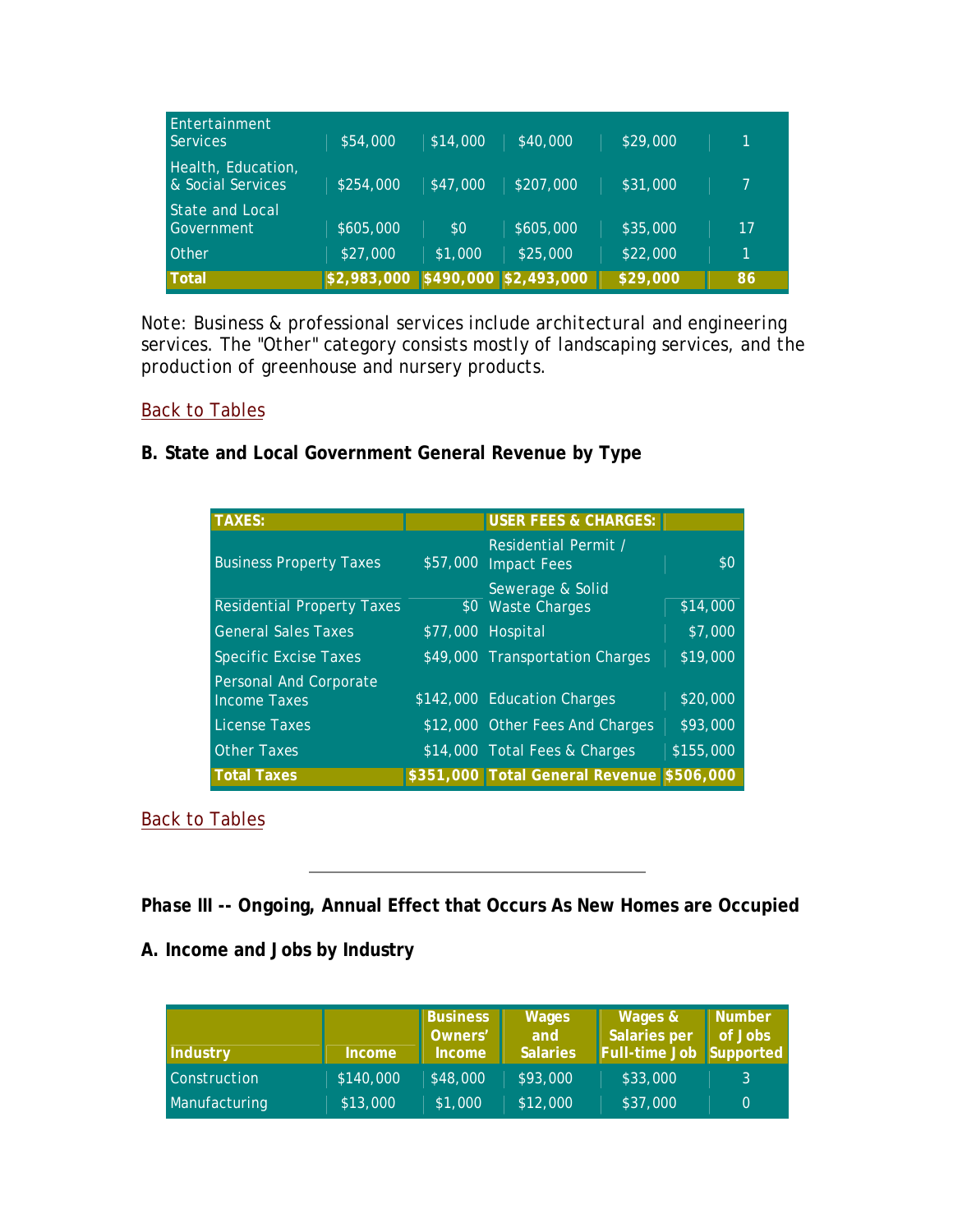| <b>Total</b>                                          | \$2,744,000 | \$436,000 | \$2,308,000 | \$29,000 | 79             |
|-------------------------------------------------------|-------------|-----------|-------------|----------|----------------|
| Other                                                 | \$29,000    | \$1,000   | \$28,000    | \$22,000 | 1              |
| <b>State and Local</b><br>Government                  | \$527,000   | \$0       | \$527,000   | \$35,000 | 15             |
| Health, Education,<br>& Social Services               | \$242,000   | \$50,000  | \$192,000   | \$29,000 | $\overline{7}$ |
| Entertainment<br><b>Services</b>                      | \$60,000    | \$16,000  | \$44,000    | \$29,000 | 1              |
| Automobile<br>Repair & Service                        | \$132,000   | \$61,000  | \$71,000    | \$25,000 | $\overline{3}$ |
| Eating and<br>drinking places                         | \$124,000   | \$19,000  | \$105,000   | \$31,000 | 3              |
| <b>Business &amp;</b><br><b>Professional Services</b> | \$206,000   | \$54,000  | \$152,000   | \$36,000 | $\overline{4}$ |
| Services to<br>dwellings / buildings                  | \$14,000    | \$2,000   | \$12,000    | \$28,000 | $\overline{0}$ |
| Personal &<br><b>Repair Services</b>                  | \$100,000   | \$29,000  | \$71,000    | \$21,000 | $\overline{3}$ |
| <b>Real Estate</b>                                    | \$74,000    | \$32,000  | \$42,000    | \$31,000 | 1              |
| <b>Finance and</b><br>Insurance                       | \$322,000   | \$20,000  | \$303,000   | \$37,000 | 8              |
| Wholesale and<br><b>Retail Trade</b>                  | \$574,000   | \$69,000  | \$505,000   | \$20,000 | 25             |
| <b>Utilities</b>                                      | \$64,000    | \$17,000  | \$47,000    | \$53,000 | 1              |
| Communications                                        | \$94,000    | \$13,000  | \$81,000    | \$50,000 | $\overline{2}$ |
| Transportation                                        | \$28,000    | \$4,000   | \$24,000    | \$29,000 | 1              |

*Note: Business & professional services include architectural and engineering services. The "Other" category consists mostly of landscaping services, and the production of greenhouse and nursery products.*

#### Back to Tables

## **B. State and Local Government General Revenue by Type**

| TAXES:                                 |           | USER FEES & CHARGES:                |          |
|----------------------------------------|-----------|-------------------------------------|----------|
| Business Property Taxes                | \$46,000  | Residential Permit /<br>Impact Fees | \$0      |
| Residential Property Taxes \$161,000   |           | Sewerage & Solid<br>Waste Charges   | \$22,000 |
| General Sales Taxes                    | \$63,000  | Hospital                            | \$22,000 |
| Specific Excise Taxes                  | \$40,000  | Transportation Charges              | \$19.000 |
| Personal And Corporate<br>Income Taxes | \$353.000 | Education Charges                   | \$60,000 |